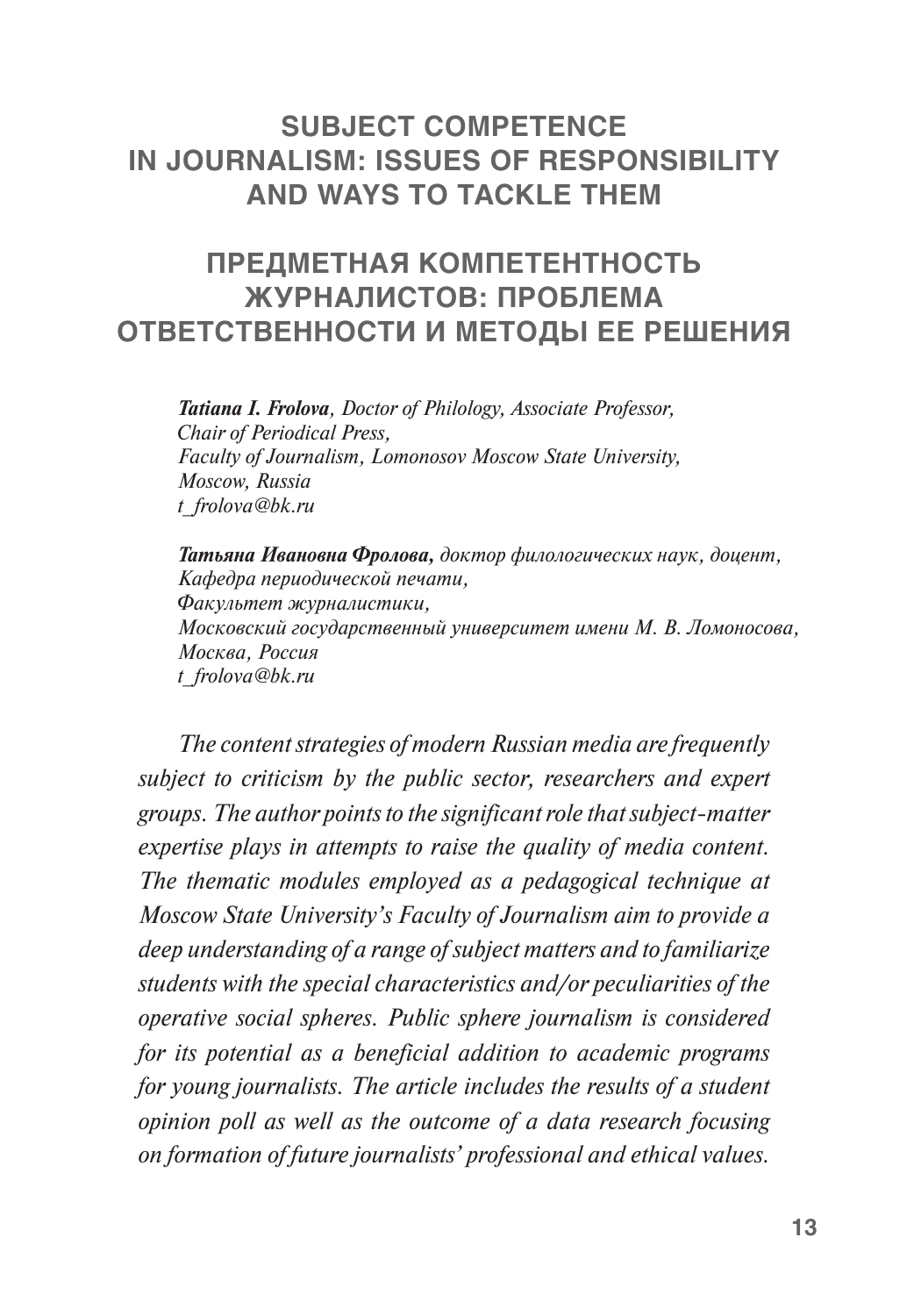*Key words: social responsibility of the media, media content, media content strategy, journalists subject competence, educational innovation, and thematic module.* 

*Современные контент-стратегии российских СМИ нередко вызывают критические оценки со стороны общества, исследователей, профессиональных групп. Автор показывает, что среди факторов повышения качества медиаконтента немалую роль играет предметная компетентность журналистов. Тематические модули, введенные в практику преподавания на факультете журналистики Московского университета ориентированы на получение и углубление предметного знания, на специфику освоения и интерпретации соответствующих сфер общественной жизни. На примере журналистики социальной сферы рассматривается потенциал образовательных программ для журналистов. В статье представлены результаты опросов студентов, обучающихся по программе модуля, а также анализ данных с позиций формирования профессиональноэтических установок будущих журналистов.* 

*Ключевые слова: социальная ответственность СМИ, медиаконтент, контент-стратегии СМИ, предметные компетенции журналиста, образовательные инновации, тематический модуль.* 

#### **Introduction**

New academic programs in the field of journalism have been given "a test run" at Moscow State University. The pilot academic project reconstructs real-life conditions of today's media market, which has been shaped by post-Soviet transformational processes.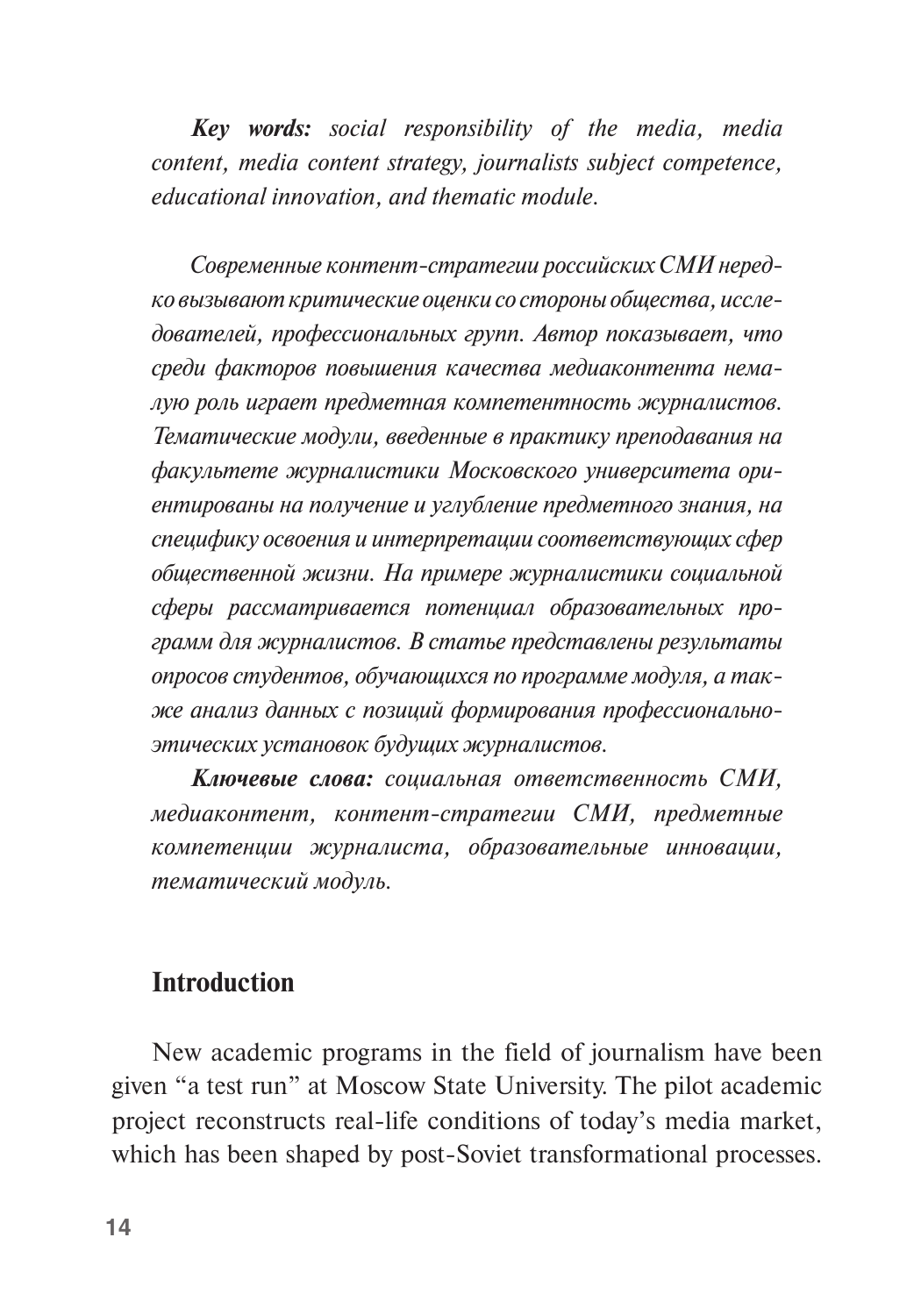The topics covered in thematic modules correspond to the key categories of media content. The project, overall, is structured in such a way as to provide future journalists with basic subject-matter expertise and to sharpen and expand skills of cognitive reasoning and critical thinking.

## **The quality of media content concerning professional competence: a statement of the problem**

The program of thematic modules reflects a need for the improvement in media content. We note that, both theoretically and methodologically speaking, the analysis of media content should be regarded as a topical scholarly and practical problem in that it concerns such issues as the social responsibility of journalism, the threat posed to media space by dehumanization, how journalism seeks to position and identify itself in this country and ways to cope with the conflict between audience demands and industry objectives. Debates on the social mission and responsibility assumed by journalism, as well as its public agenda and values, remain as challenging as ever and constitute the key subject of controversy within academic and professional communities. The question of social responsibility and the media encompasses a vast array of opinions on a wide range of themes and issues.

An approach to the question that currently enjoys popularity is Habermas' "public sphere concept" (J. Habermas, 2000 and other works), which establishes a "public service ethos" or, in other words, the theory of the social responsibility of the press (McQuail, 2013: 46–54; Siebert, Schramm, Peterson, 1998: 112–155). Moreover, the social function of the media has been regularly touched upon in works by numerous Russian researchers. E.L. Vartanova points out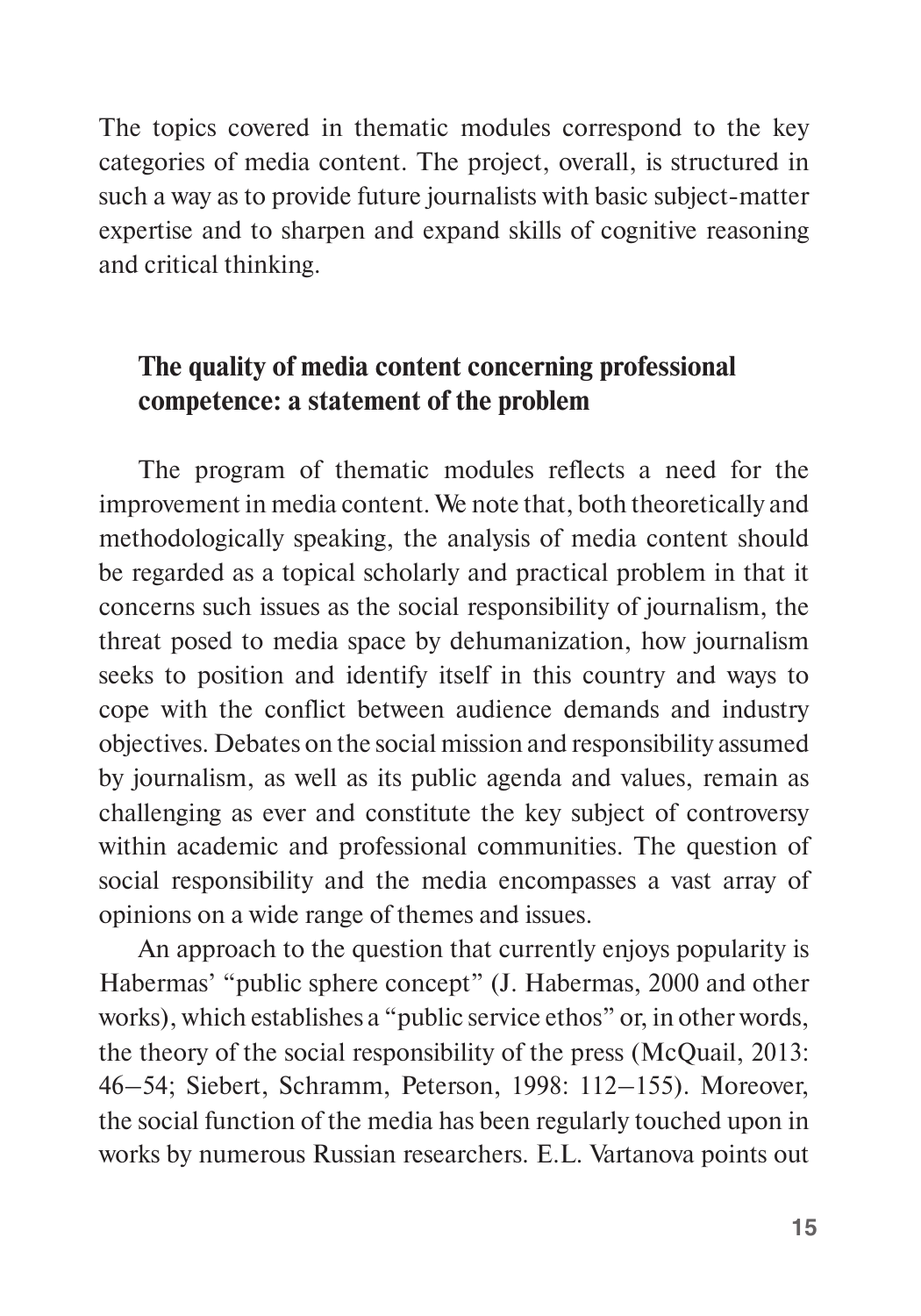that the involvement of Russian press in existing market relations has altered the national media system significantly, but stresses the fact that the new political and economic reality have also brought about a conflict between actual media performance and societal expectations. "Surprisingly," she writes, "government, business and civic communities are united in their criticism of the Mass Media, although each of these constituencies could be criticized in their own right (Vartanova, 2009: 451). By readily accepting the challenges of commercialization, "the model of for-profit media has ousted a whole range of socially and culturally meaningful issues, replacing them with today's consumerist values  $\langle \dots \rangle$  New principles and values <…> have almost completely replaced vital alternatives in media production, as well as the system of values of the press and, first and foremost, of television journalism" (Vartanova, 2013: 23). This conflict of values has accentuated the need for a deeper understanding of the concept that journalists should operate in socially responsible ways.

L.G. Svitich argues that both research on the conventions of today's press and the outcomes of opinion polls demonstrate a certain "value dualism" characteristic of modern journalism (Svitich, 2013: 5). V.M. Gorokhov and T.E. Grinberg, writing on the problem of dehumanization of information, contend that society "gets stuffed" with data that is expedient only for political and business elites, while the actual informational interests of the audience are, for the most part, neglected (Gorokhov, Grinberg, 2003: 22–27). S.G. Korkonosenko expresses his disontent with today's media by bringing up the issue of «asocial press» (Korkonosenko, 2010). V.L. Ivanitsky's works contain harsh yet well-supported criticism of the present media environment. The author mentions the «low professional level, tendency towards catastrophism, complete misunderstanding of people's true needs, obvious reluctance in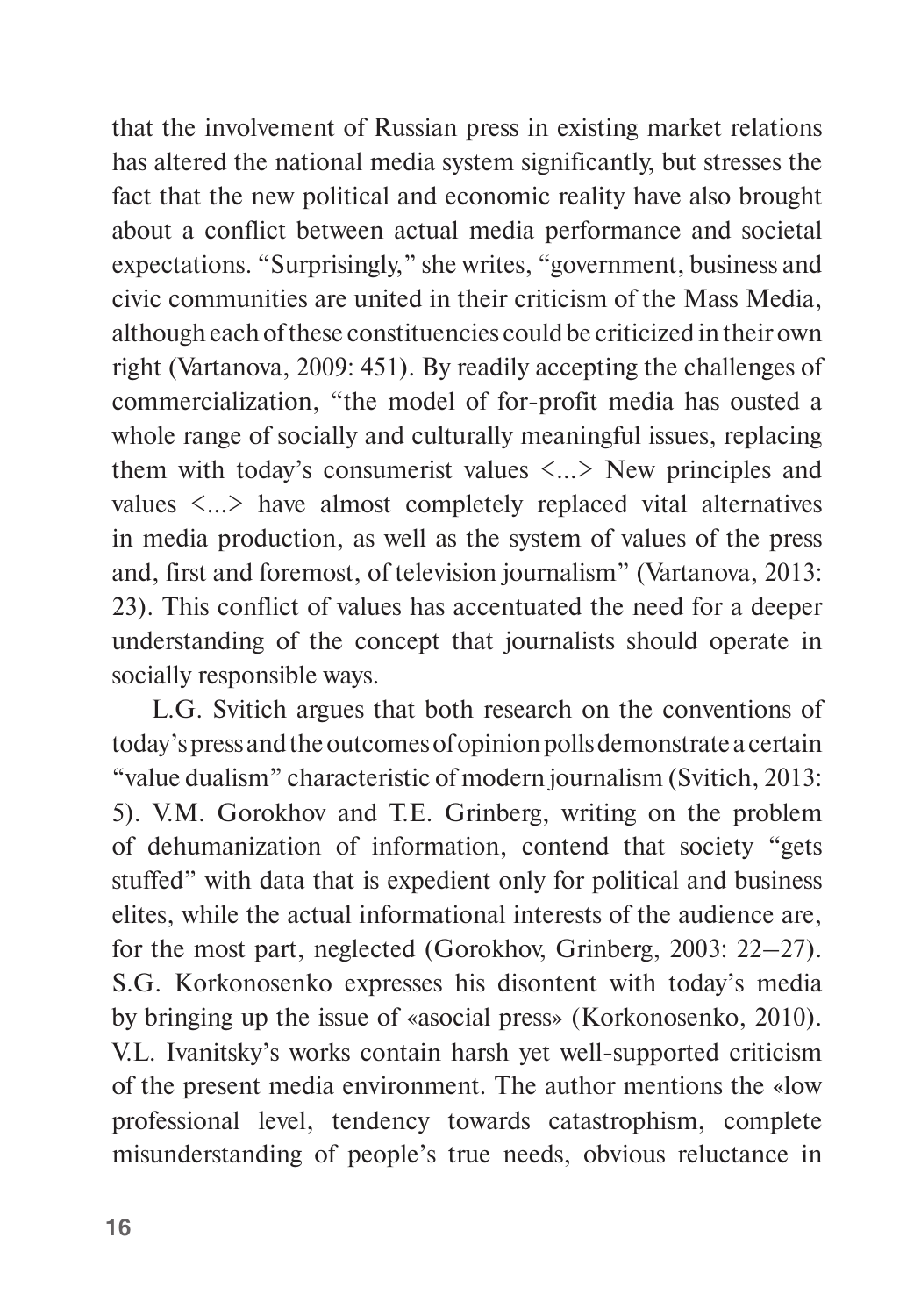promoting the national values,  $\langle \dots \rangle$  and corruption.» (Ivanitsky, 2010: 6-7). The conceptual disbalance of the press caused by a whole array of media malfunctions is investigated by I.D. Fomicheva (Fomicheva, 2012). I.M. Dzyaloshinsky believes that widespread commercialization has forced many for-profit media to abandon their initial informative mission and their cultural and educational functions. (Dzyaloshinsky, 2012: 77). Y.M. Ershov concentrates on the importance «of indicators of human sustention, of cultural and informational development» (Ershov, 2012: 6). Similar judgments can be found in most mongoraphs and academic journals issued in recent years (Mansurova, 2002; Oleshko, 2003; Sidorov, 2012; Shaikhitdinova, 2004, etc.).

While recognizing that the problem is urgent, one must keep in mind that not only external factors (for instance, the existing media environment), but also internal, subjective factors affect the quality of media content. In a certain way, the objective factors seem to leave journalists with no other choice than having to focus on ratings or circulation figures despite their personal view of journalism as a major social benefit. By capitulating to external stimuli, they give up any professional self-reflection and thus create a situation in which the subject of content generation no longer plays a key part in the process. V. Gatov, a media analyst, points out the enormity of this problem in the statement, «a typical characteristic of journalists today is their lack of proper education, the shallowness of their fundamental knowledge both within their profession and outside of it», and identifies this as «the crucial problem of contemporary media civilization» (Gatov, n.d.). We, too, are certain that there is a direct correlation between the lack of journalistic competence and the low content quality in media.

Both their employers and industry experts often mention the low level of subject-matter expertise of young journalists. However,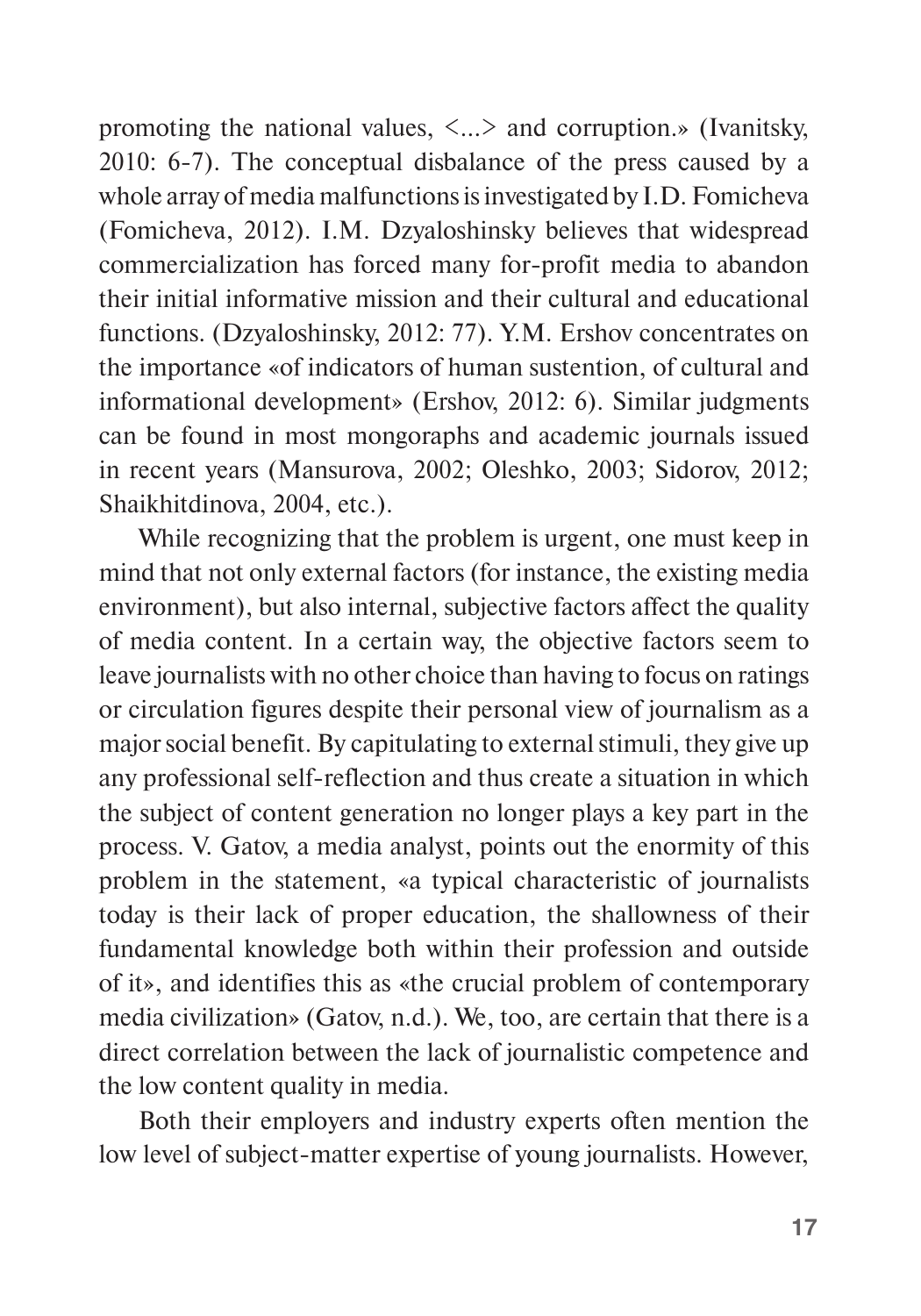it is not only beginners whose lack of social background and skill is easily explainable; their more experienced colleagues are also part of this unfortunate trend. Truly, knowledgably and authoritative journalists are rare in our day. As a result, media content relies on two positional extremes: there is news, and there is opinion. Consequently, the intermediate stage, wherein analysis helps to shape concepts and ideas, is almost entirely lacking. It is therefore essential that journalists expand and update their command of subject-matter fields. This involves increasing the journalist's fund of knowledge not merely through random discoveries concerning aspects of contemporary life, but also through improving a repertoire of skills and substantially augmenting the journalist's thesaurus.

We proceed now to offer a review of a pedagogy that instills this broad range of knowledge and skills by concentrating on one of the leading media content segments: the public sphere. Matters relevant to the public sphere are represented in the «Society» section of press publications in general, and in a variety of subsections when it comes to television and radio programs, the specialized press and – possibly the most widespread and dense media – online websites and social networks. It is not enough for a journalist to be personally involved in everyday issues: «The authors of most publications and television programs devoted to social problems are overly absorbed in revealing the 'ulcers of society' and accentuating their public condemnation... It is, however, necessary to expand the range of social themes by means of the analysis of up-to-date trends in public life» (Frolova (ed.), 2005: 16-17). Consequently, the specialized subject-matter training of journalists may be viewed as quite a significant challenge at the present time.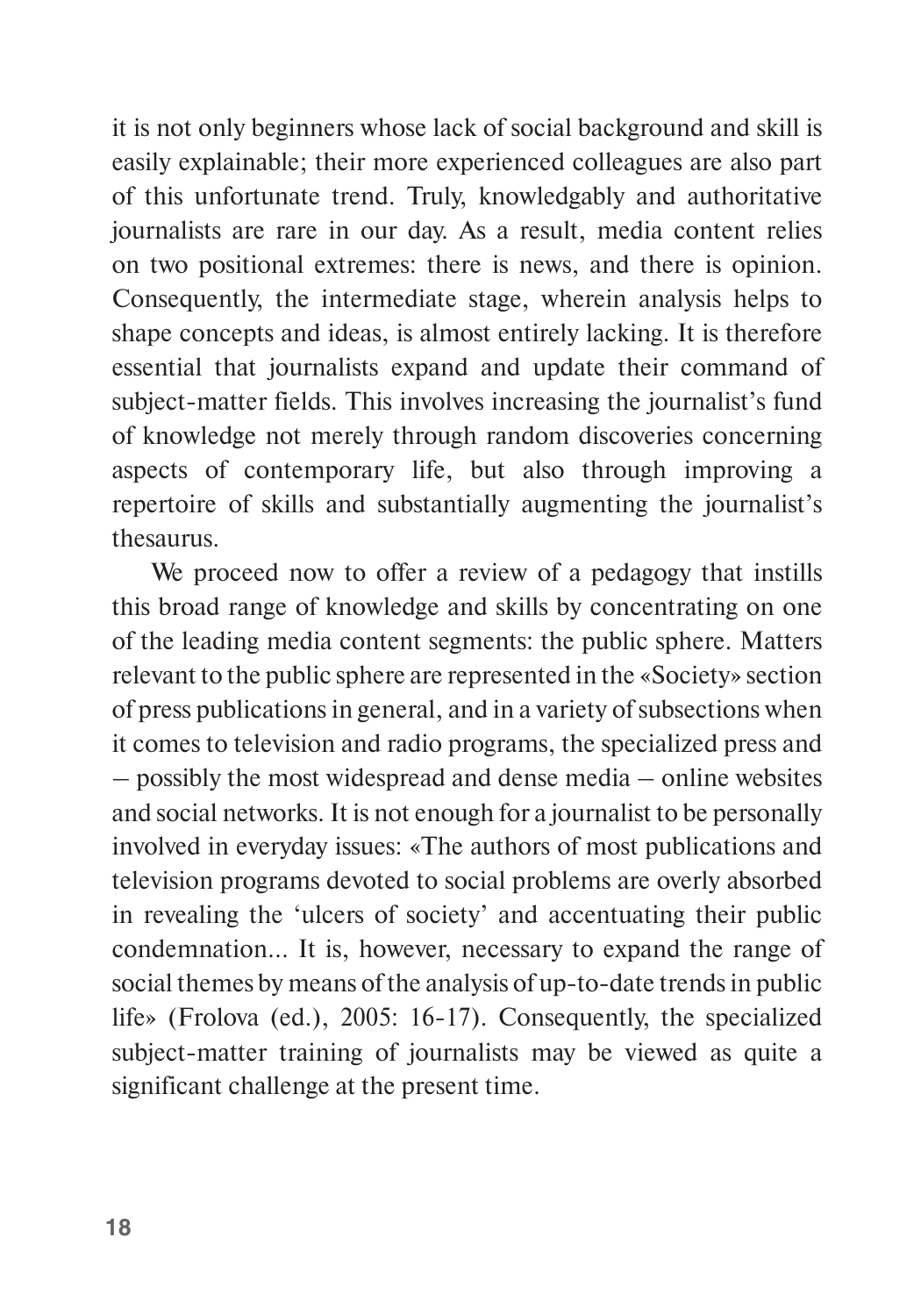## **An analysis of educational programs for public sphere journalists**

The need for more profound thematic specialization on the part of journalists is highlighted by a number of researchers (Misonzhnikov, Teplyashina, 2014: 50–53). We, in our turn, are prepared to provide an overview of existing educational programs that aim to raise both the thematic and technological awareness of public sphere journalists. The structure of the overview includes several steps: identifying a program; defining its status; characterizing its subject and objectives; clarifying its function and content; and delineating the methods and formats by which its objectives are realized. The schematization of academic programs in Russia also contains references to particular programs and some statistics compiled during opinion surveys.

These projects, different in content and specialty, were carried out by various subjects and meant for a wide range of target groups (ref. *Table 1*):

- Media education programs for schoolchildren;
- High school studio programs and digital projects;
- Non-profit organization programs for journalists;
- Corporate programs for journalists and freelancers;
- Hackathons involving journalists;
- Distance teaching programs;
- Educational online programs.

Special attention should be paid to the new generation of university degree programs distinguished by a completely different and enhanced educational quality. These programs have been tested at the Moscow State Lomonosov University Faculty of Journalism. One of them, «Social Journalism», covers four semesters and six disciplines (inclass exercise format), and includes the preparation and release of the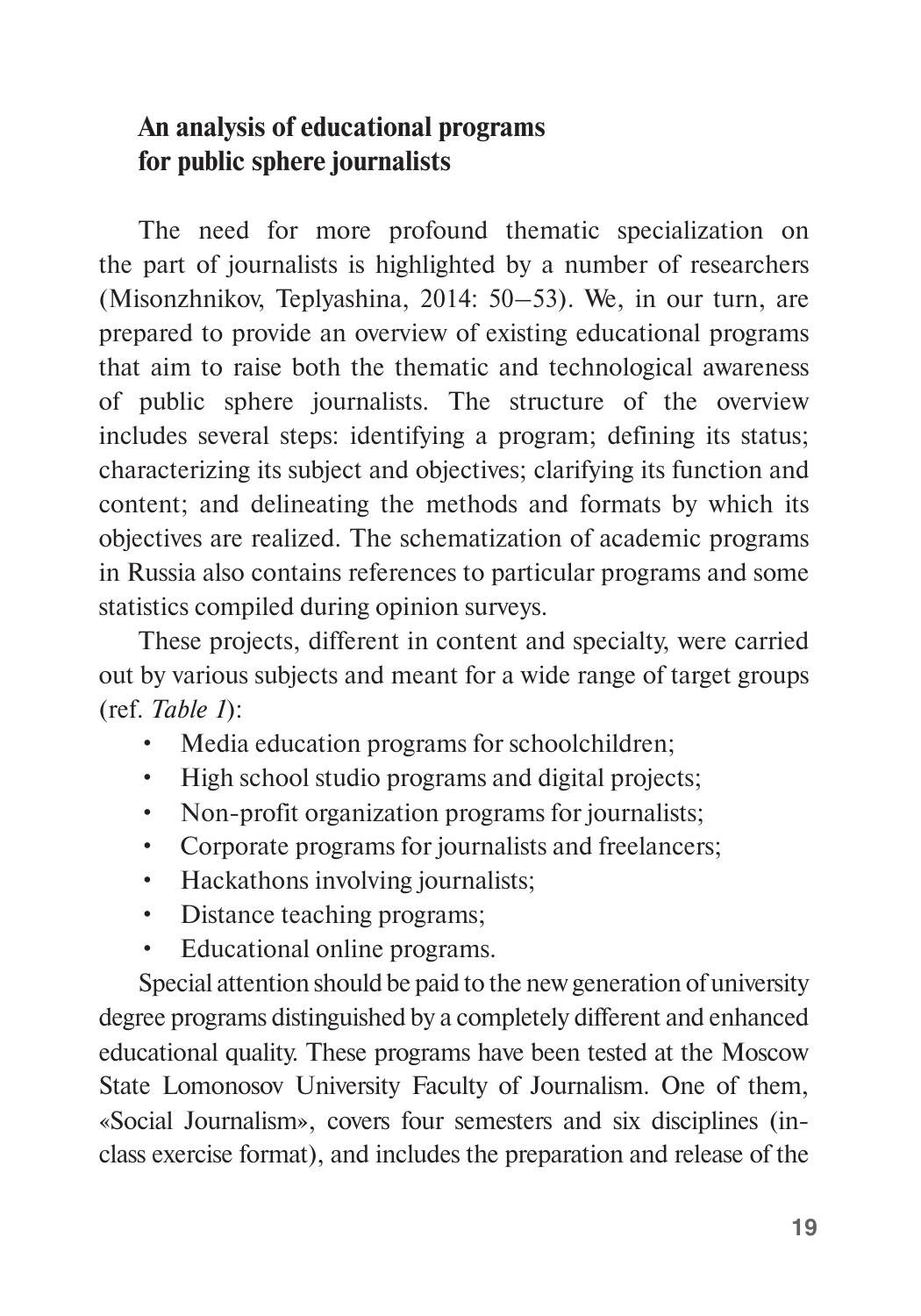student magazine and TV-program Mass Media, as well as project development (for instance, social advertising or the coverage of acts of charity). Participants included 184 students from the regular daytime, part-time evening and extramural departments who enrolled, for the full academic cycle of the program under discussion, while approximately a hundred more students are still completing their course.

The open classroom format involves a specialized course featuring lectures by outside experts, educational excursions and the handson operation of a creative studio. Over time, this methodology has been picked up by other institutes of higher education in Barnaul, Ekaterniburg, Murmansk, Nizhny Novgorod, Penza, Perm, Saint-Petersburg, Ulianovsk; where social journalism studios have been launched. With the help of the Faculty's partner, the Social Information Agency, a special distance-teaching program was elaborated. The program has drawn about a thousand participants, with 30% practitioner-journalists, 24% non-profit organizations representatives, 22% students and teachers, 15% businesspersons, and 9% goverment sector employees (Reducing the Distance, 2007: 13–15).

The approval of new educational standards as well as the possibilities arising from the high status of Moscow State University contributed a great deal to the process of raising student competency levels. Thanks to an up-to-date stance on media communications and journalism, and to convergence and a multimedia environment, the program has acquired an interdepartmental and interdisciplinary nature. Today, lectures are delivered by instructors from several departments, representatives from the Social Information Agency, non-government organizations and human rights activists; by newspaper, magazines and internet media journalists. A number of new disciplines have been introduced: Social Advertising, Social Engineering, and Social Journalism Typology. The educational concept is based on the principles of humanism and the idea of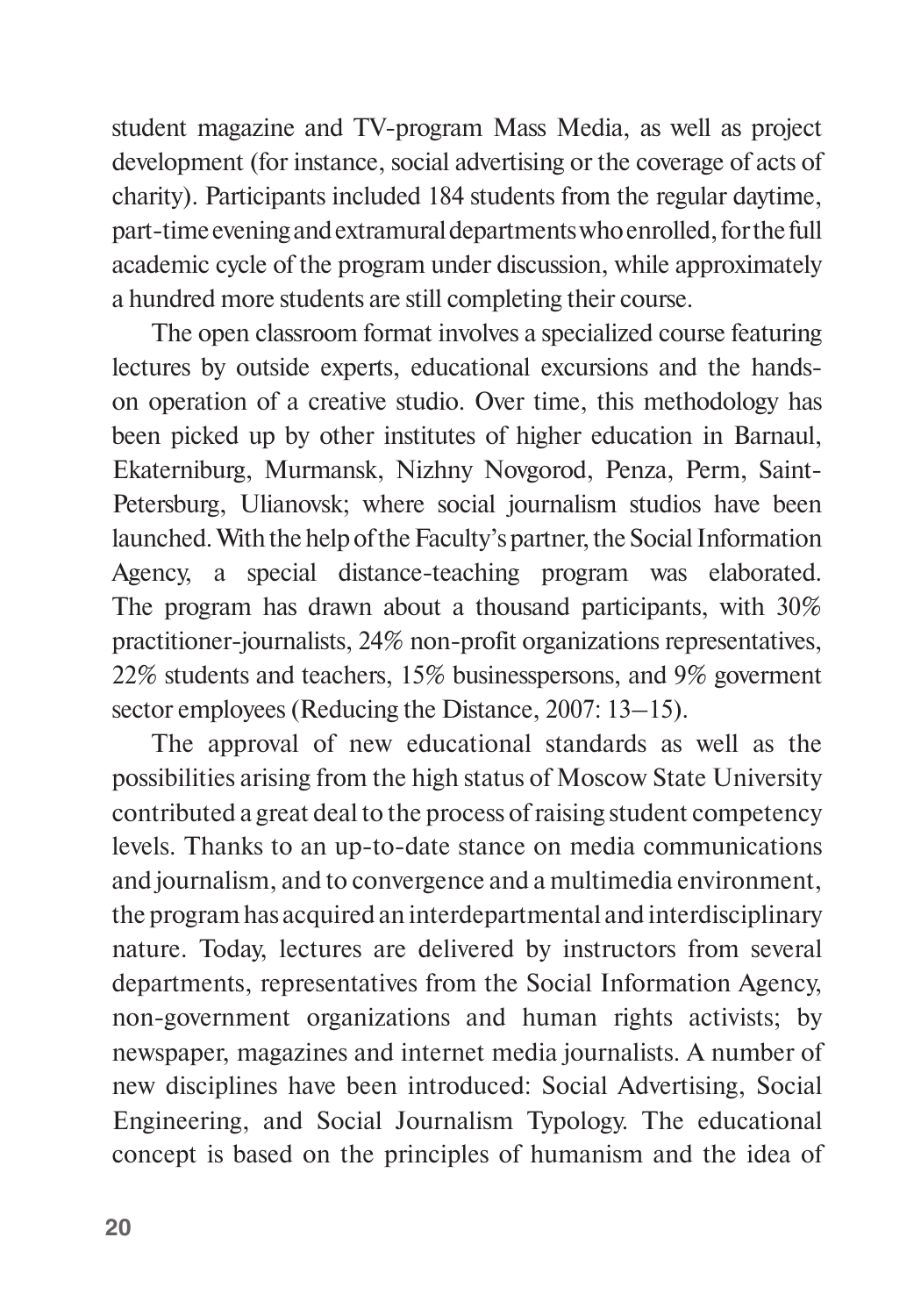Mass Media as a social service. As far as the practical aspect is concerned, the release of a student magazine, a television program, an advertising project and a charity foundation PR-campaign are an integral part of the curriculum.

A special role in the curriculum is played by the course «Current problems in the public sphere», which represents the actual informational core in the procedures aimed at the development of student subject-matter awareness. The respective lectures include both generalized topics (the social history of Russia; the public sphere in post-Soviet Russia: the price paid for the reforms; social policies and social security; social and psychological issues in Russia; social deviation and abuse) and specific subjects (labor, employment, income; personal finances; financial awareness; education; health, healthcare and healthy lifestyle; family, children and orphaned children; home life; urban life; communal services; charity and volunteer work; the environment and environment protection, and more). Each lecture looks into the structure of a given arena of the public sphere: its background from cultural and historical perspectives, its status and statistics, the names of key personalities, an overview of the most urgent problems, best practices in problem solving from both Russia and abroad. Lecturers renowned in a certain field share especially collected data, and liaise with outstanding experts to arrange events and excursions.

Refer to *Table 2* for detailed information on the thematic module «Social Journalism».

#### **Content quality and media space subjects: final strokes**

In a discussion of subject-matter training for journalists, it behooves us to mention certain characteristic traits of content generators. One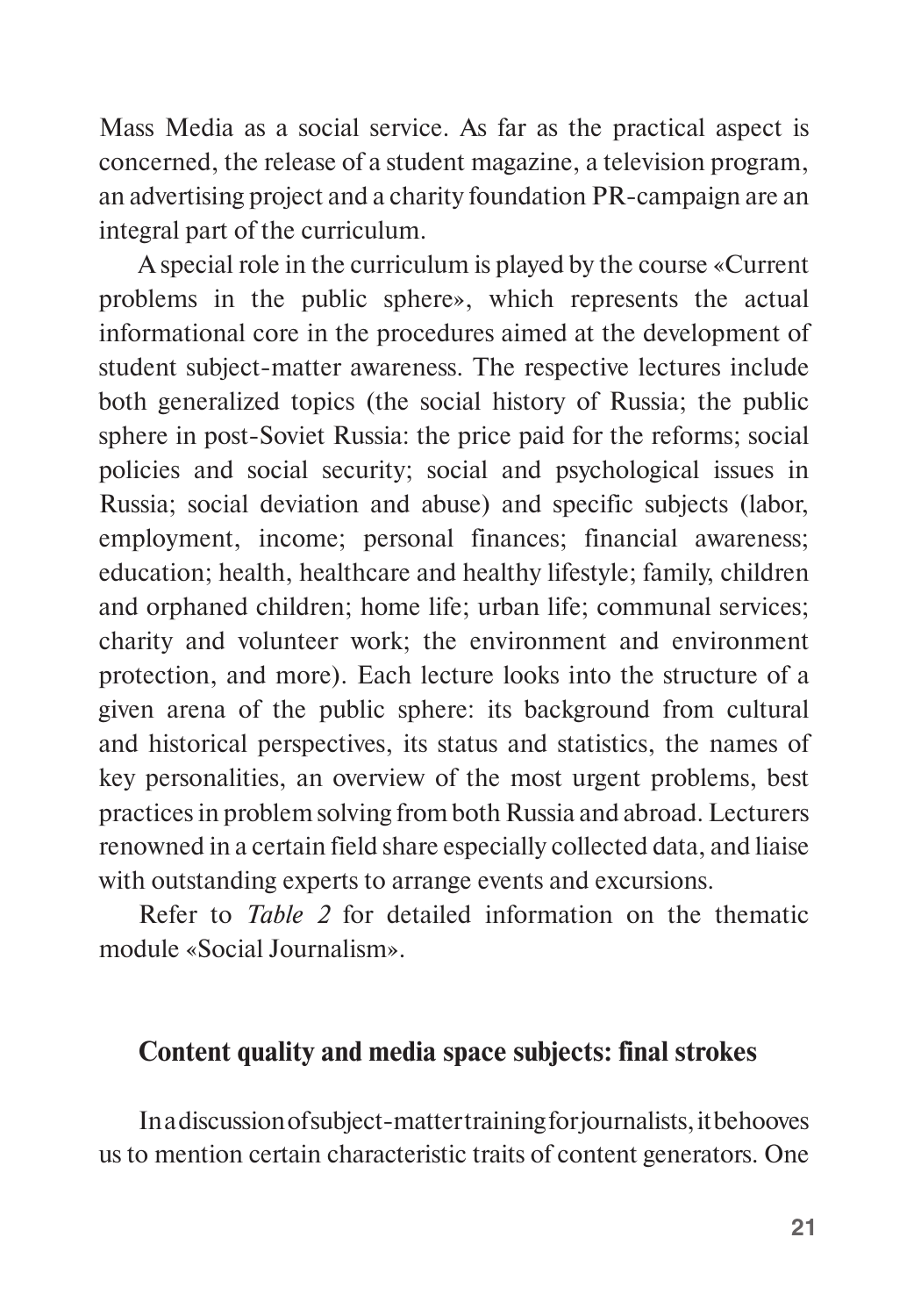stage of the research process included conducting a student poll, which might allow for the assemblage of a profile of a future journalist in terms of professional, social, ethical, psychological and educational attributes. We present the results of 237 questionnaires completed in 2013-2016. For the most part, the survey included open questions aimed at assessing the respondent's civil and professional motivation, their interest in public sphere problems, current awareness of certain problems, the level of understanding and controversial aspects of the problem, and their perspective on ambiguous social issues.

The *first* block of questions concentrated on the students' involvement and their public sphere awareness. Analysis of the responses demonstrates that the future journalists believe this sector to be highly important. Following are a list of citations gleaned from the survey: «public sphere journalism provides numerous professional self-realization opportunities», «information is the most valuable resource in the sphere of social development», «we are concerned about social issues», «I object to unfairness», «the problem range is enormous», «one gets a chance to try a hand at charity», «social advertising is quite creative», «I feel humanitarian issues matter more than politics», «I feel public sphere journalism is what this country needs most and what I need for my personal growth», «I am interested in the everyday problems society has to face», «it provides opportunities for improvements in human-to-human relations», «it is the most useful, significant and urgent sphere for a journalist», «it combines intellect and creativity», «this is journalism for the people», «I feel the need for some action», «I have always been interested in other people's problems», «real life is most attractive and worth some attention», «we all live in society», «it works for the people», etc.

The very understanding of the notion of «public sphere problems» is often established through the description of its attributive qualities – or through the enumeration of many detailed cases. This can be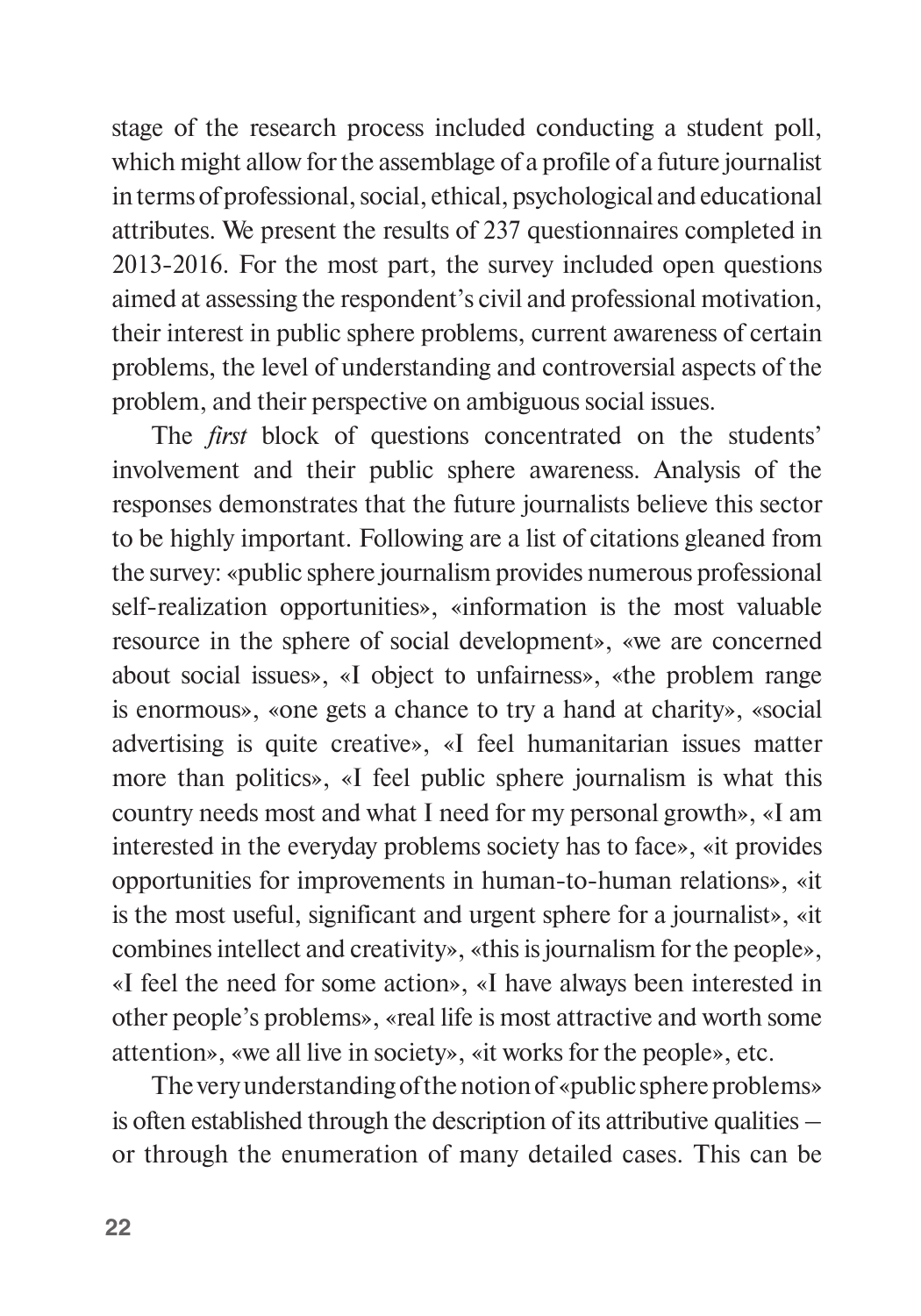viewed as evidence of the students' awareness of, and their attention to, human and humanitarian issues in general. The ranking of problems based on the degree of their urgency (rf. *Diagram 1*) makes up another noteworthy trend. What did the students feel was most important? Both their civic spirit and their scope of interests, as well as the priorities they set for themselves, once again demonstrate an undisputable broadmindedness (rf. *Diagram 2*) At the same time, we cannot help but notice a certain confusion in the perception and the development of a firm stance on the problem; students tend to place attention on the phenomenon as such and not on its essential, underlying meaning; there is a poor level of correlation between issues in the public sphere and their roots in politics or the economy; problem urgency dominates over problem significance, and so forth.. Both the content generators and content consumers lack a systematic approach to the topic at hand. As a result, an environment predominates in which questionable decisions are made, even at the highest level of performance.

The *second* block of questions was designed to expose the respondents' attitude toward a number of complex problems:

- Who, in your opinion, should be responsible for funding the medical support of ill or disabled children: the government, the citizens, non-profit organizations or other entities?
- Do you support the idea of razing the retirement age in this country?
- Do you believe issues of feminism and gender inequality to be urgent in this country?
- Should Russia provide humanitarian aid to other states?
- What is your opinion of the idea of introducing drug tests at schools and universities?
- Should education and healthcare be provided free of charge, and if yes, to what extent?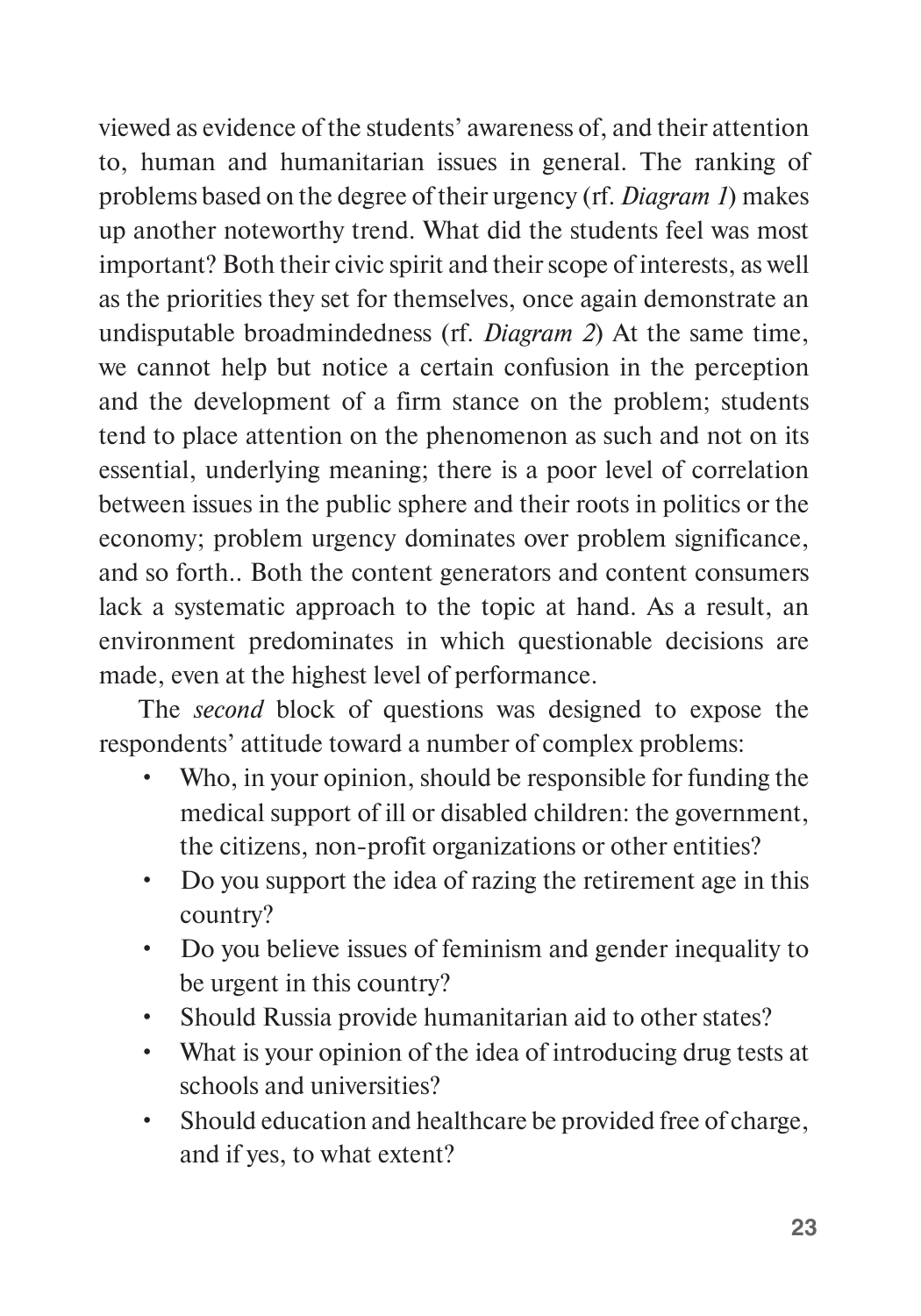Within the framework of the survey, the respondents were urged to provide arguments in favor of their respective positions. It was this stage of the research that revealed a lack of subject-matter expertise significant enough to prevent students from looking into the controversies and conflictive aspects of the above-mentioned problems. On the one hand, the respondents demonstrated a highly humane approach to public sphere issues: «the retirement age ought not to be raised», «education and health care should come free of charge», «the medical care for sick children is to be provided by the state», «we should help other countries», «and drug tests are to be introduced». On the other hand, future content suppliers neither mentioned the need for more in-depth research on the complex topics they were analyzing, nor suggested any external expert sources, which might facilitate finding quality solutions to the problems in question.

The analysis of the answers to the second block of questions demonstrates that both the students and professional journalists are certainly wanting in the sort of profound subject-matter expertise which might help them assess the various aspects of problems that have become imminent through the past decades, It allows us to see that humanism alone can by no means be viewed as a universal panacea (or, to be more precise, acceptance of humanism as a reigning principle sometimes presupposes non-evident or unpopular solutions). Should the mass media fail to convey nuanced understandings; their audience will get confused as well. This problem looms large as one looks into the student answers: the respondents have proven themselves to be situated among content consumers, aware that certain complications do exist, but unable to find ways to handle them. Consequently, it is necessary to fortify the academic training of journalists with the influx of various kinds of information, and especially with techniques allowing systemizing and integrating information into a broad view of the world.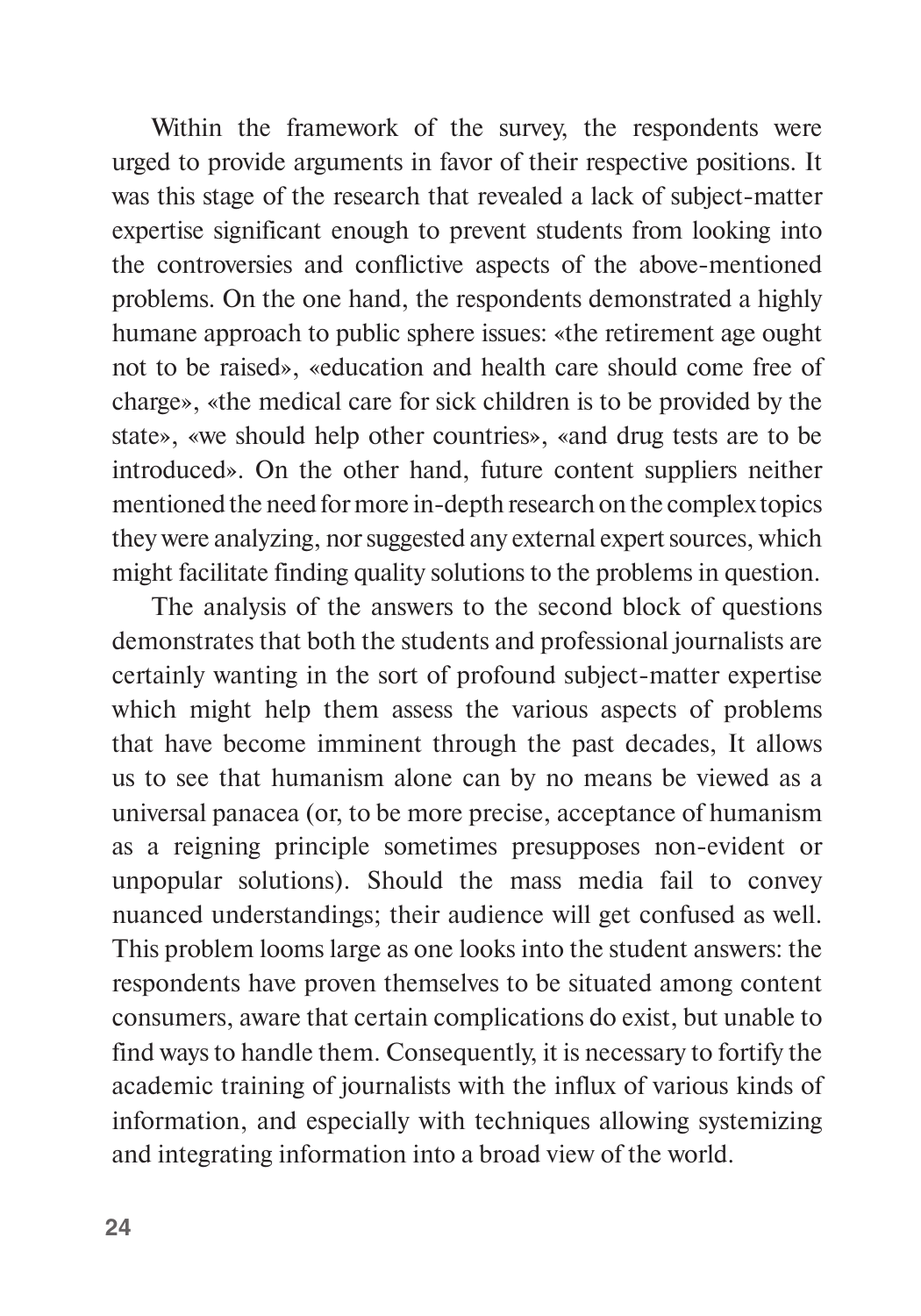The *third* block of questions was optional and aimed at establishing the respondents' general intelligence level, which, in its turn, allowed researchers to assign an approximate qualityindex in regard to their understanding of the Humanities, which after all constitute the essence of the profession. The students were questioned on their favorite pastimes, their personal cultural preferences, their media content consumption routines. Despite the stereotypical assumptions, reading led the list by a large margin. The selection of authors leaves no doubt about the validity of the answers, with the top positions given to A.P. Chekhov and F.M. Dostoevsky, followed by N.V. Gogol, L.N. Tolstoy, I.S. Turgenev, I.A. Bunin, V.V. Nabokov, S.D. Dovlatov, I.A. Brodsky. It should be mentioned that the favorite authors represent not only the various schools and periods in literature (aside from the traditional mandatory reading program), but also the various cultural spheres: cinema, art, music, theatre. Traveling (domestic itineraries included), photography, music, socializing, cinema (including documentaries and Soviet-era films) and out-of-town activities were named amount the most popular pastimes. About a quarter of the respondents had had a background in volunteer work, which they characterized as highly valuable. It also became known that the students had quite a clear notion of the current state of the media industry: all of the most distinctive media start-ups and editions of today were known by the respondents. The dynamics of preferences might also be interesting: two to three years ago, the highest rankings from students were garnered by "RIA Novosty", "Lenta.ru", "The Russian Reporter", "Kommersant'", "Novaya Gazeta", "Echo Mosckvy" and "Afisha"; while today such resources as "Meduza", "Takie Dela", "RBC", "MediaZone", "The Village", "Esquire", "First Channel", "Iod" are leading the field. The Russian Reporter, MK, and Vokrug Sveta have managed to retain their positions.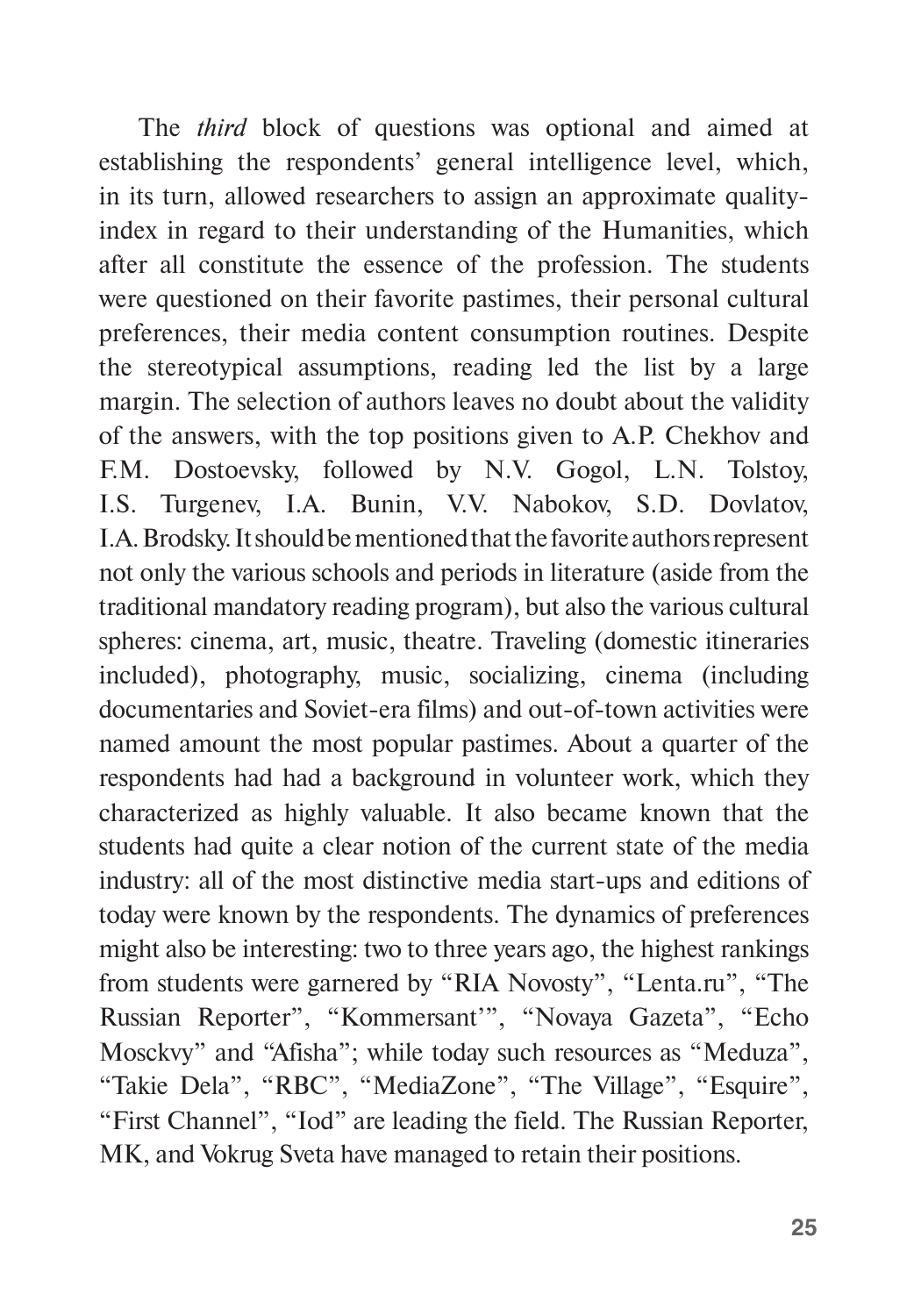All of the results presented above allow us to conclude that our students are potentially ready to internalize vast volumes of informational knowledge from the various fields of the humanities. It is now the lecturers' responsibility to select, systemize and update this information and to apply (or even invent) the most suitable methods of conveying it to their mentees.

Future journalists crave action; they demand interesting lectures and the development of practical skills. However, they have not yet fully acknowledged their lack of expertise, both functional and theoretical, or perhaps, they still regard it as a default condition. In their feedback, students hardly ever appeal to the knowledge paradigm or to requests to fill classroom hours with the delivery of complex and highly challenging information that requires advanced critical thinking skills to digest. They request immediate, useful data, presumably without noticing the firm link between their academic subject and real-life conditions. This might be because the professional competencies are still largely viewed as mere practical skills by many undergraduates. The crucial point here is that a distinct line should be drawn between the fundamental and operational blocks of personal information storage, as those are the educational cornerstones upon which special focus should be placed.

To sum up, we argue that it is crucial to establish a connection between the quality of media content and a journalist's understanding of social responsibility, since this juncture reveals the necessity of improving and reinforcing the subject-matter expertise of content creators. The above requires an elaboration of new academic projects in various forms, the articulation of new themes and the pursuit of new research subjects. We believe that the pilot run of the new professional modules by the Moscow State University Faculty of Journalism presents some features of substantial interest. The research outcomes show that our students feel the need for a more profound understanding of social and political realities, but do not always acknowledge the link between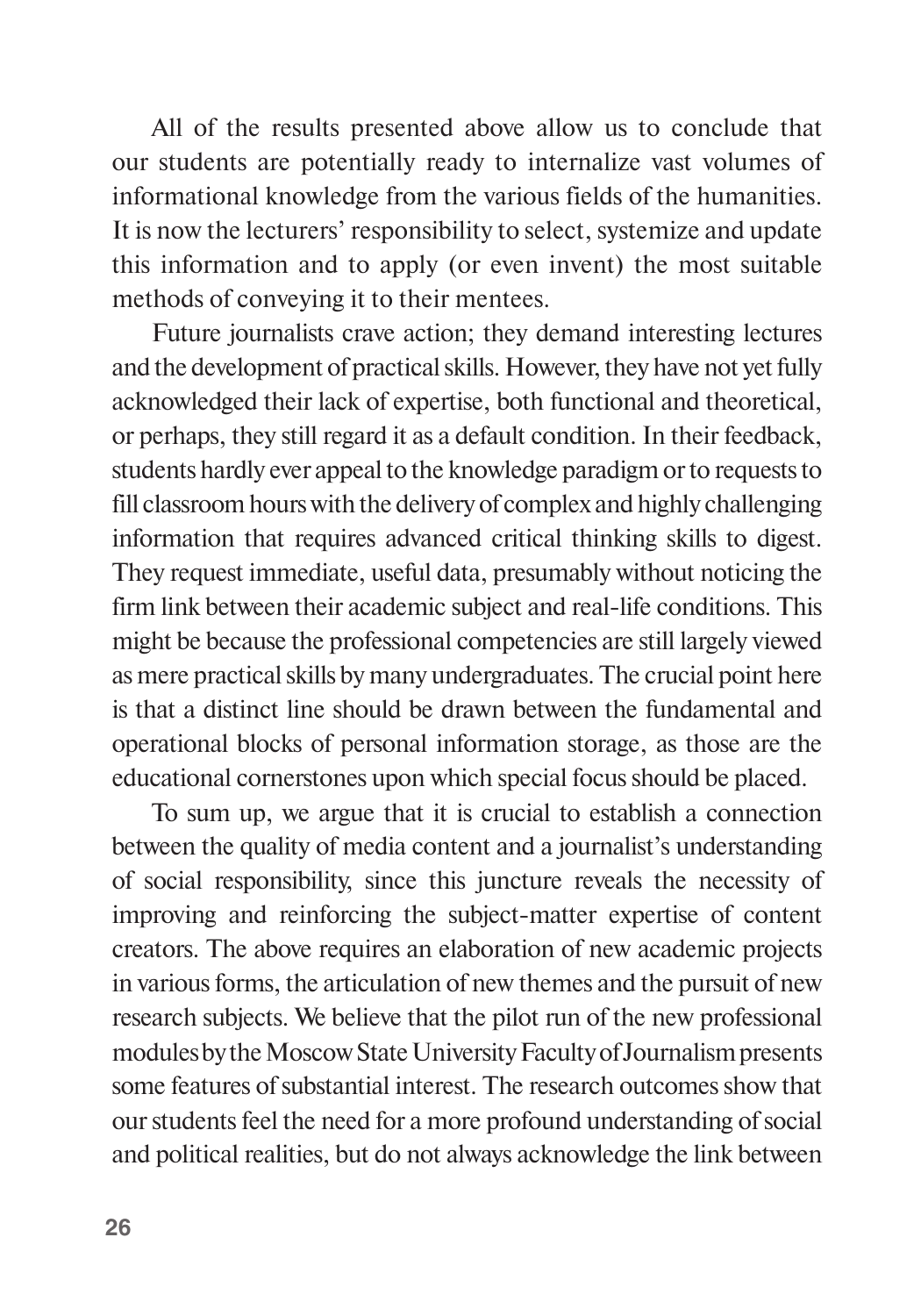the creation of quality media content and the quality of knowledge as such. Academic entities should join efforts with non-profit, professional or corporate bodies in order to develop advanced training programs utilizing up-to-date distance learning techniques.

The editor did not go through the tables below: they consist of fragments and phrases, all of which look accurate.

*Table 1*

| <b>Academic</b><br><b>Programs</b><br>(Specializations<br>and Subjects)                                                            | <b>Content</b><br>(examples)                                                                                                                                                                                                                                                                                                                                                                                                                              | <b>Source</b><br>of Information                                                                                                                                                                                                                                                                                                                                                                                                                                                                                                                                                                                                                       |
|------------------------------------------------------------------------------------------------------------------------------------|-----------------------------------------------------------------------------------------------------------------------------------------------------------------------------------------------------------------------------------------------------------------------------------------------------------------------------------------------------------------------------------------------------------------------------------------------------------|-------------------------------------------------------------------------------------------------------------------------------------------------------------------------------------------------------------------------------------------------------------------------------------------------------------------------------------------------------------------------------------------------------------------------------------------------------------------------------------------------------------------------------------------------------------------------------------------------------------------------------------------------------|
| Educational<br>media<br>projects for<br>schoolchildren<br>(secondary)<br>schools,<br>universities,<br>non-profit<br>organizations) | Moscow University:<br>school newspaper<br>competition, journalism<br>contests, academic<br>courses and trainings for<br>school media leaders,<br>research projects.<br>Saint Petersburg<br>University: "Teenagers<br>are our future" (a project<br>aimed at reproductive<br>healthcare and protection<br>against HIV), guidance<br>and special courses,<br>academic programs for<br>teachers, specialized<br>teaching aids, teenage<br>magazine, web-site | Vartanova E.L., Smirnova<br>O.V. (eds.). (2010). Media<br>education at schools:<br>academic programs<br>collection. Moscow:<br>MediaMir. Media<br>education at Russian<br>schools: new concepts<br>and approaches. (2013).<br><b>Moscow: MSU Faculty</b><br>of Journalism; Media<br>education for young adults.<br>(2013). Moscow: Center<br>for Editing and Publishing,<br><b>Sholokhov Moscow State</b><br>Humanitarian University;<br>Berezhnaya M., Asp. A.<br>(2007).<br>Teenagers are our future.<br>Resume on the decade-<br>long Russian-Swedish<br>partnership in the field<br>of teenager health<br>protection. S. Petersburg:<br>Moby Dick |

#### **"Social Journalism": academic course format**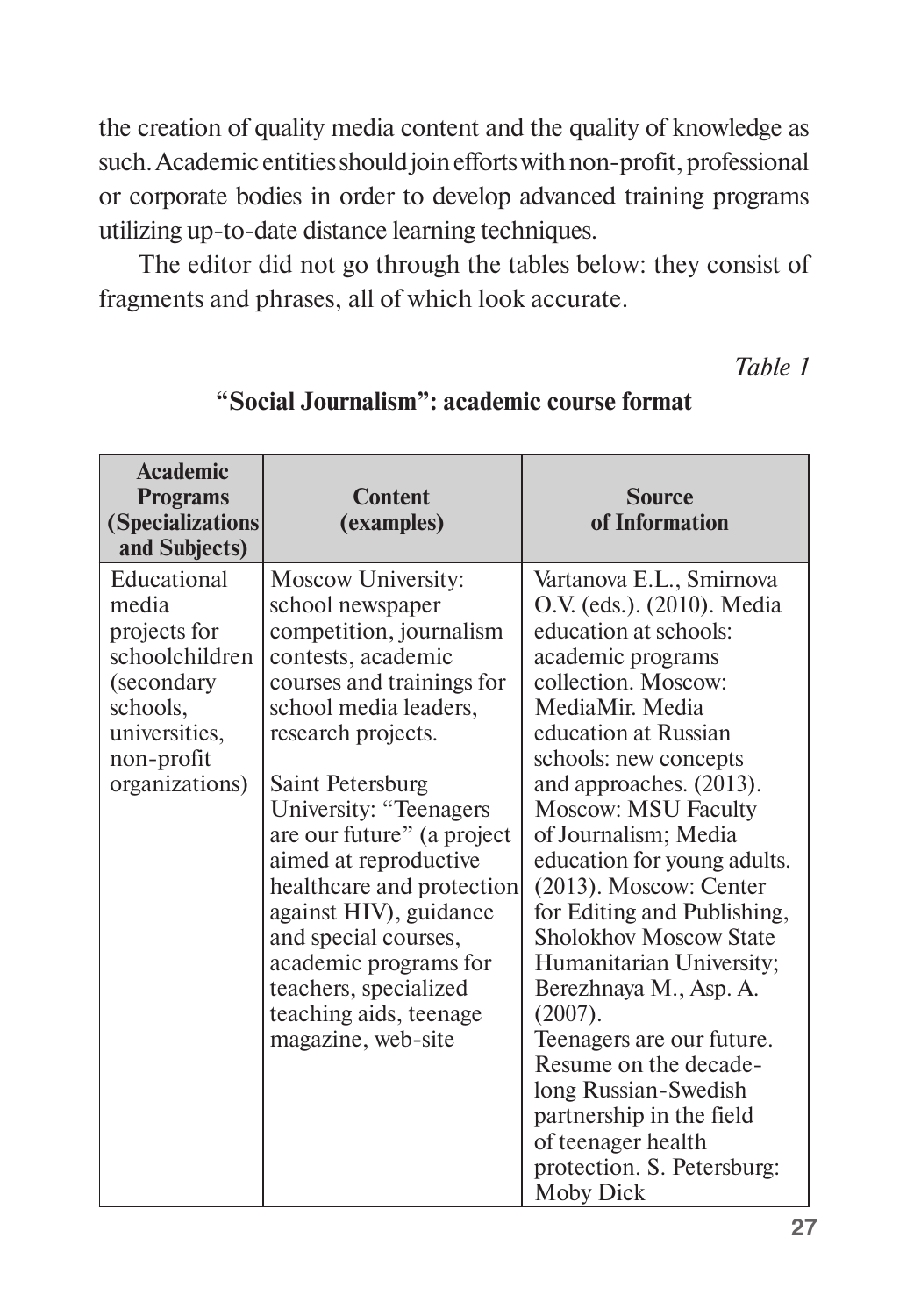| <b>Academic</b><br><b>Programs</b><br>(Specializations<br>and Subjects) | <b>Content</b><br>(examples)                                                                                                                                                                                                                                                                                                                                                                          | <b>Source</b><br>of Information                                                                                                                                                                                                                                                                                                                  |
|-------------------------------------------------------------------------|-------------------------------------------------------------------------------------------------------------------------------------------------------------------------------------------------------------------------------------------------------------------------------------------------------------------------------------------------------------------------------------------------------|--------------------------------------------------------------------------------------------------------------------------------------------------------------------------------------------------------------------------------------------------------------------------------------------------------------------------------------------------|
| High school<br>classroom<br>programs<br>and discreet<br>projects        | Social Journalism<br>studios at Russian<br>universities: Moscow,<br>Murmansk, Barnaul,<br>Nizhny Novgorod,<br>Yekaterinburg, Penza,<br>Perm etc. A extended<br>coverage of public<br>sphere problems: lecture<br>modules, expert resource,<br>case studies, text<br>analysis, master classes,<br>excursions, practice.<br>Projects by the<br><b>Sholokhov Moscow State</b><br>Humanitarian University | Social Journalism:<br>profession and<br>perspective. (2005).<br>Compiled by<br>A. Sevortyan: edited by<br>T. Frolova; Moscow, SIA.<br>[Online]. Accessed<br>from http://mic.org.ru/<br>new-book/524-schaste-<br>v-ozjorakh-osobennosti-<br>formirovaniya-<br>mediasredy-malykh-<br>gorodov-rossii-na-<br>primere-g-ozjory-<br>moskovskoj-oblasti |
| Non-profit<br>organizations<br>programs for<br>journalists              | Open Healthcare<br>University: «Public<br>healthcare: business,<br>government,<br>society» (doctors,<br>business community<br>representatives,<br>public organizations,<br><i>iournalists</i> )                                                                                                                                                                                                       | [Online]. Accessed from<br>http://www.ohi.ru/                                                                                                                                                                                                                                                                                                    |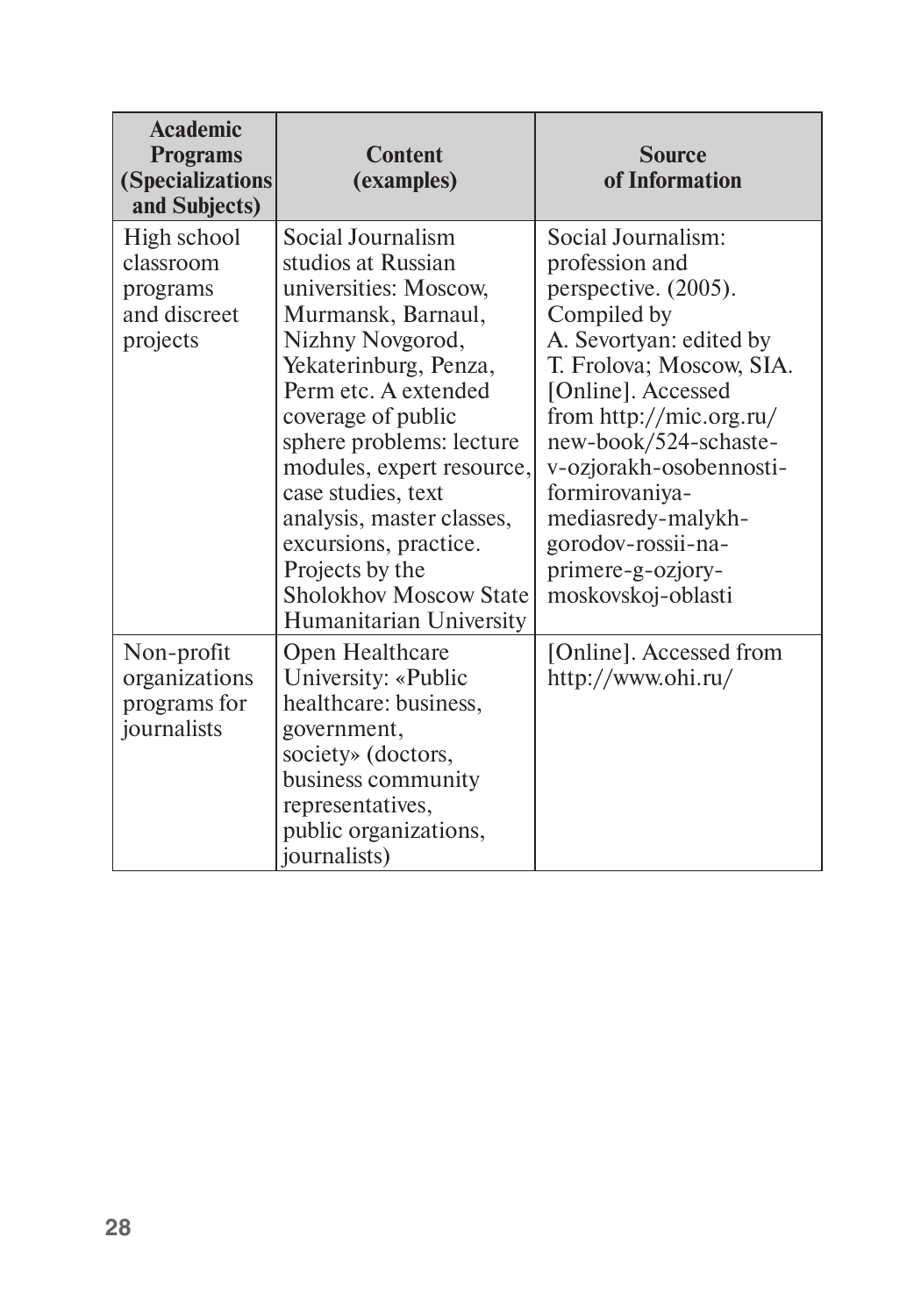| <b>Academic</b><br><b>Programs</b><br>(Specializations<br>and Subjects) | Content<br>(examples)                                                                                                                                                                                                                                                                                                                                                                                                                                                         | <b>Source</b><br>of Information                                                                                                                                                              |
|-------------------------------------------------------------------------|-------------------------------------------------------------------------------------------------------------------------------------------------------------------------------------------------------------------------------------------------------------------------------------------------------------------------------------------------------------------------------------------------------------------------------------------------------------------------------|----------------------------------------------------------------------------------------------------------------------------------------------------------------------------------------------|
| Corporate<br>programs for<br>journalists and<br>freelancers             | <b>Russian Journalists</b><br>Union, Center for<br>Creative Programs:<br>educational and<br>enlightenment programs;<br>Mass Media contests on<br>social, cultural and other<br>themes; creative projects<br>support; festivals;<br>scholarships.<br>«Russian Reporter:<br>Summer School»: a social<br>and educational platform<br>for interdisciplinary<br>programs and projects<br>carried out by students,<br>lecturers, schoolchildren,<br>journalists and<br>researchers. | <b>Russian Journalists Union</b><br>Website: [Online]. Accessed<br>from http://www.ruj.ru/<br>projects/projects.php<br>[Online]. Accessed from<br>http://letnyayashkola.org/<br>$soc$ -jour/ |
| Journalists'<br>hackathons.                                             | «Social Technologies<br>Greenhouse»: a social and<br>educational project aimed<br>at forging links between<br>the non-government<br>sector and IT-community;<br>advisories, conferences,<br>master classes, round table<br>discussions, TEST-camps.                                                                                                                                                                                                                           | Social Technologies<br>and Civic Applications.<br>Interview with E.<br>Tomicheva. «Svoboda» radio<br>station, 2012. 8 September<br>[Online]. Accessed from<br>https://te-st.ru/              |
| <b>Distance</b><br>learning<br>programs                                 | MSU-based programs<br>featuring the Social<br><b>Information Agency:</b><br>«Social Journalism»,<br>«Charity Guide for<br>Beginners», «Gender<br>Study Guide for<br><b>Beginners</b>                                                                                                                                                                                                                                                                                          | Cutting Down The<br>Distance: Public Sphere-<br><b>Oriented Distance</b><br>Learning Background.<br>(2007). Moscow: SIA.                                                                     |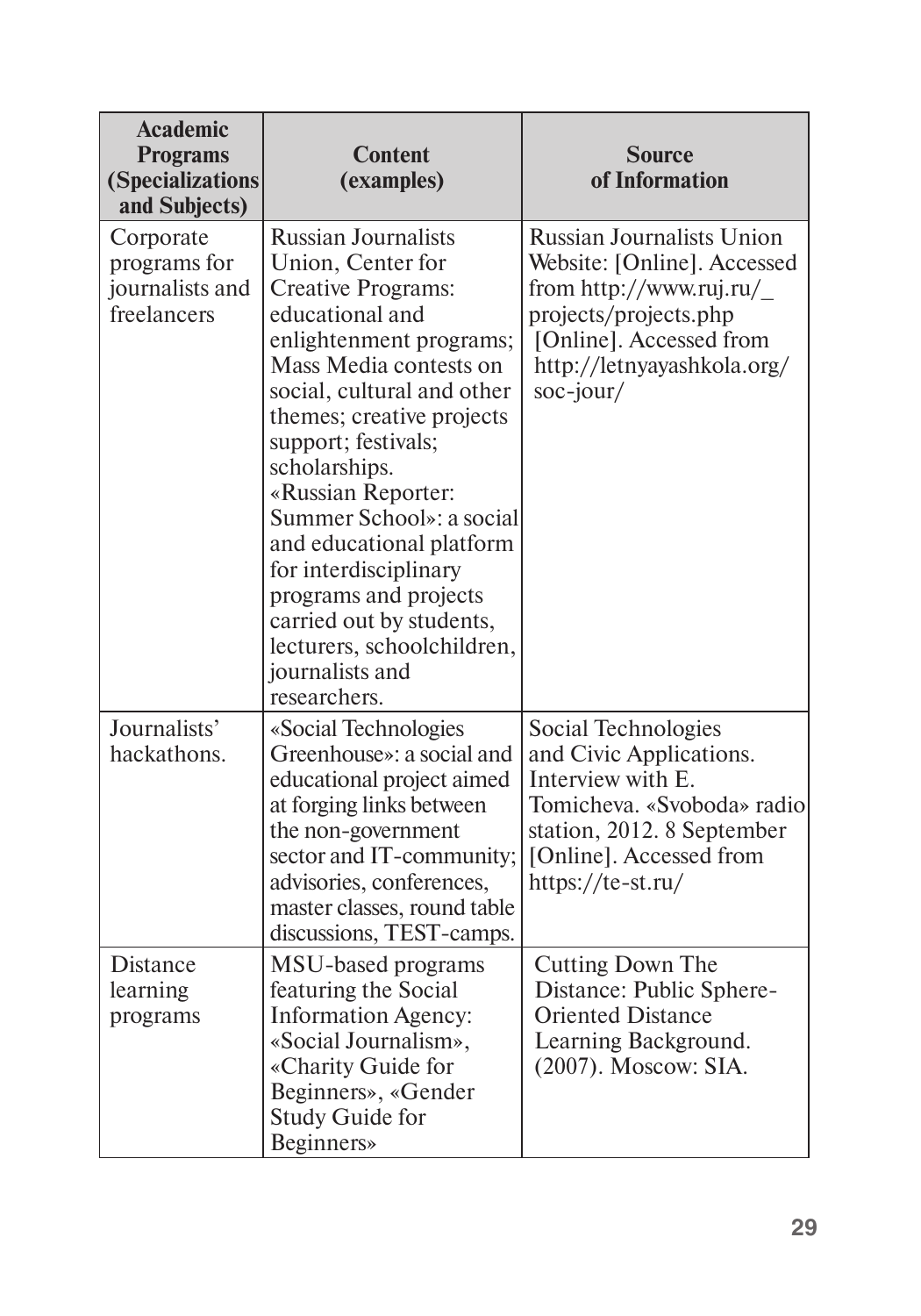# **Social journalism: thematic module program**

| <b>Content Structure</b>                                                                                                                                                                                                                                                                                                                                                                                                                                            | <b>Educational Technologies</b><br>and Means of Analysis                                                                                                    |
|---------------------------------------------------------------------------------------------------------------------------------------------------------------------------------------------------------------------------------------------------------------------------------------------------------------------------------------------------------------------------------------------------------------------------------------------------------------------|-------------------------------------------------------------------------------------------------------------------------------------------------------------|
| Insight into the<br>humanitarian media<br>agenda; social and<br>cultural layers of<br>the Russian society;<br>social costs and<br>lessons learned<br>from past reforms;<br>Russia in the global<br>humanitarian<br>ratings; social and<br>cultural policy of the<br>state; humanities<br>segmentation;<br>social groups and<br>social dialogue<br>issues; ethical and<br>psychological issues<br>on the personal and<br>public level; social<br>deviations and ways | Open classroom<br>activities by lecturers<br>and external experts,<br>discussions, excursion<br>program. Expert writing<br>based on specialized<br>methods. |
|                                                                                                                                                                                                                                                                                                                                                                                                                                                                     | to tackle them.                                                                                                                                             |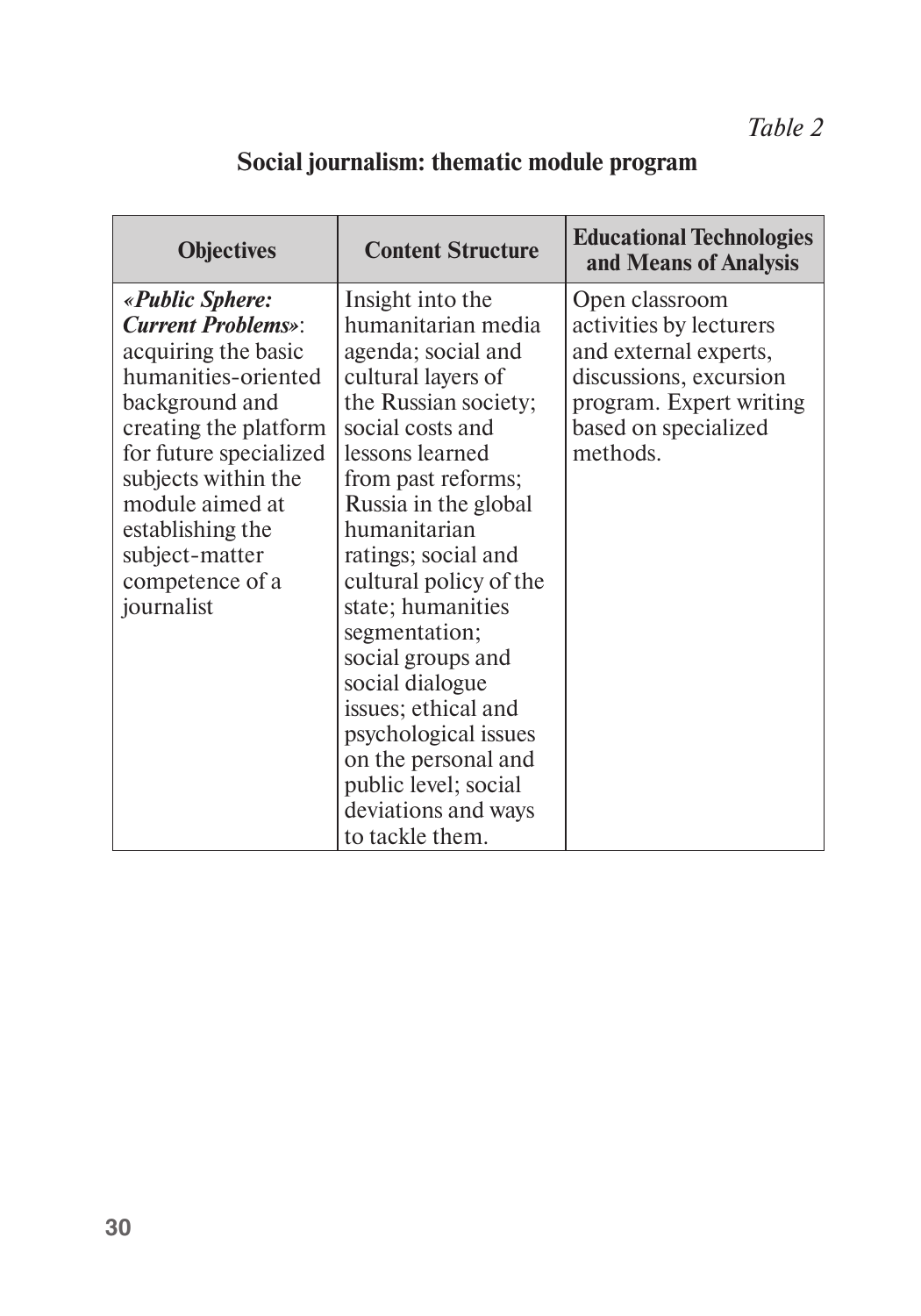| <b>Objectives</b>                                                                                                                                                                                                               | <b>Content Structure</b>                                                                                                                                                                                                                                          | <b>Educational Technologies</b><br>and Means of Analysis                                                                                                                                                          |
|---------------------------------------------------------------------------------------------------------------------------------------------------------------------------------------------------------------------------------|-------------------------------------------------------------------------------------------------------------------------------------------------------------------------------------------------------------------------------------------------------------------|-------------------------------------------------------------------------------------------------------------------------------------------------------------------------------------------------------------------|
| «Social Journalism<br>Typology»: getting<br>to know the existing<br>media platforms,<br>discovering the<br>best practices and<br>understanding the<br>negative factors<br>affecting the present<br>communicative<br>strategies. | Communicative<br>strategies applied by<br>social journalism;<br>public sphere<br>topics in the<br>information agencies<br>performance,<br>newspapers' and<br>magazines' best<br>practice; social<br>television and radio<br>journalism; public<br>sphere Internet | Lectures, workshops,<br>visits to editors' offices.<br>Exam paper based on<br>the up-to-date means of<br>media analysis                                                                                           |
| «A Journalist's<br>work in the Social<br><b>Journalism Sphere»:</b><br>shaping the basic<br>technological skills in<br>the sphere of social<br>journalism taking<br>from the professional<br>ethics perspective                 | Selecting and<br>developing social<br>agenda topics;<br>efficient genres and<br>formats for social<br>themes; peculiarities<br>of work in the print<br>and electronic public<br>sphere-oriented<br>media; ethic norms<br>in the sphere of social<br>iournalism    | Practical modules;<br>student media releases:<br>a magazine issue, a TV-<br>program, a non-profit<br>organization web-site<br>concept. A test paper<br>based on the suggested<br>solutions to practical<br>issues |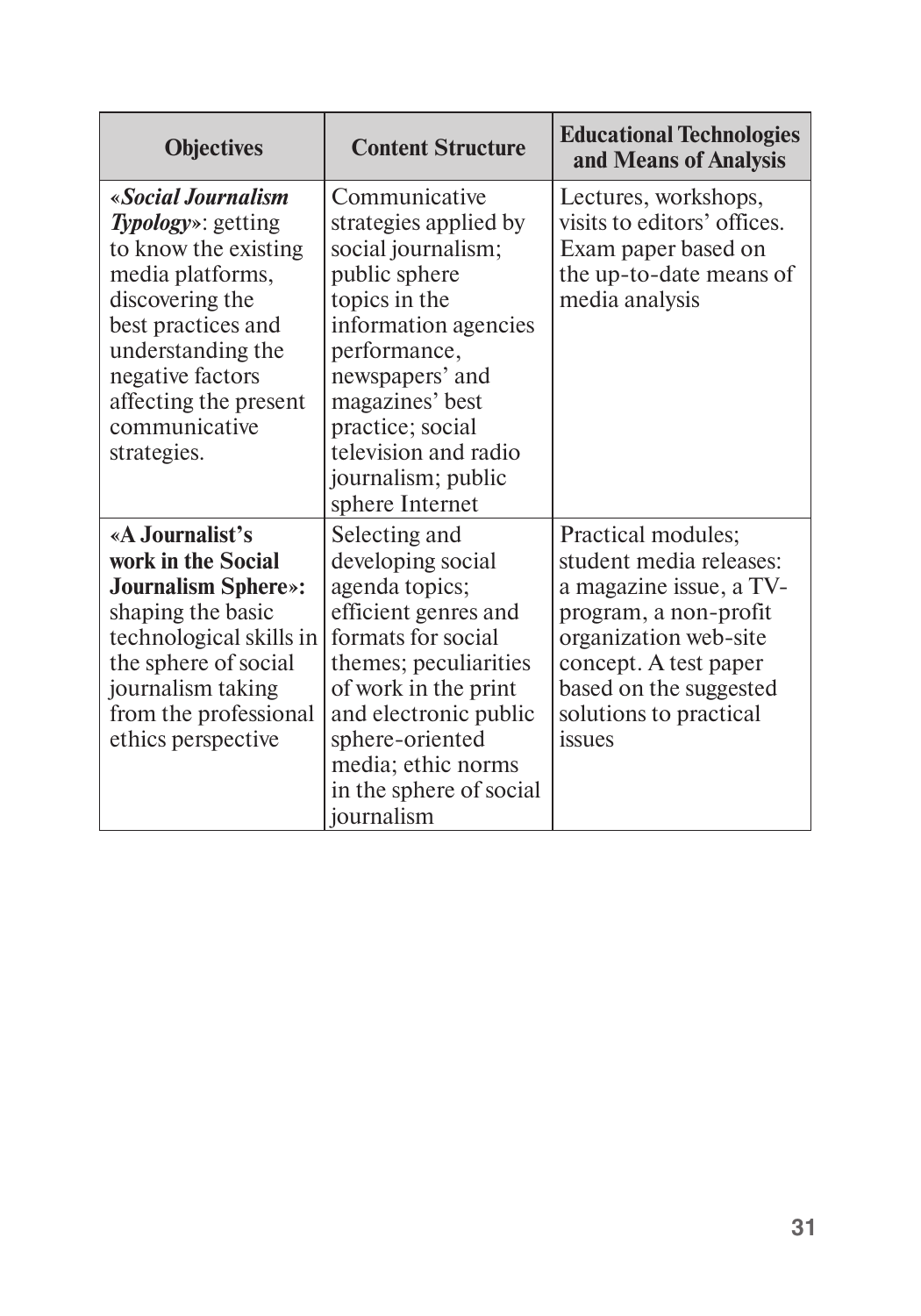| <b>Objectives</b>                                                                                                                                                                                                                                                                                 | <b>Content Structure</b>                                                                                                                                                                                                                                                                                                                                                                                                                                                                                                                                                                         | <b>Educational Technologies</b><br>and Means of Analysis                                                        |
|---------------------------------------------------------------------------------------------------------------------------------------------------------------------------------------------------------------------------------------------------------------------------------------------------|--------------------------------------------------------------------------------------------------------------------------------------------------------------------------------------------------------------------------------------------------------------------------------------------------------------------------------------------------------------------------------------------------------------------------------------------------------------------------------------------------------------------------------------------------------------------------------------------------|-----------------------------------------------------------------------------------------------------------------|
| «Author Technologies<br>in the Sphere of<br><i>Social Journalism»</i> :<br>getting familiarized<br>with the best<br>practices by the<br>leading social<br>journalism<br>representatives,<br>understanding the<br>discreet working<br>patterns to be appled<br>to the future texts of<br>one's own | Human rights issues<br>(Z. Svetova). Mutual<br>help journalism<br>(V. Panyushkin).<br>Contemporaries'<br>portraits as a society<br>simulator (L.<br>Guschina). Lower<br>levels of the society:<br>social report (E.<br>Kostyuchenko).<br>Social conflict<br>coverage $(D)$ .<br>Sokolov-Mitrich).<br>Social investigations<br>(O. Gerasimenko).<br>Volunteer movement<br>(O. Allenova) Public<br>sphere-oriented<br>columns (N.<br>Radulova). Drivers'<br>rights protection<br>(D. Evdokimova).<br>Social aspects of<br>war journalism<br>(A. Babchenko).<br>Healthcare topics<br>(E. Gordeeva). | Master classes by the<br>leading public sphere<br>journalists. Test paper<br>on the journalists'<br>experience. |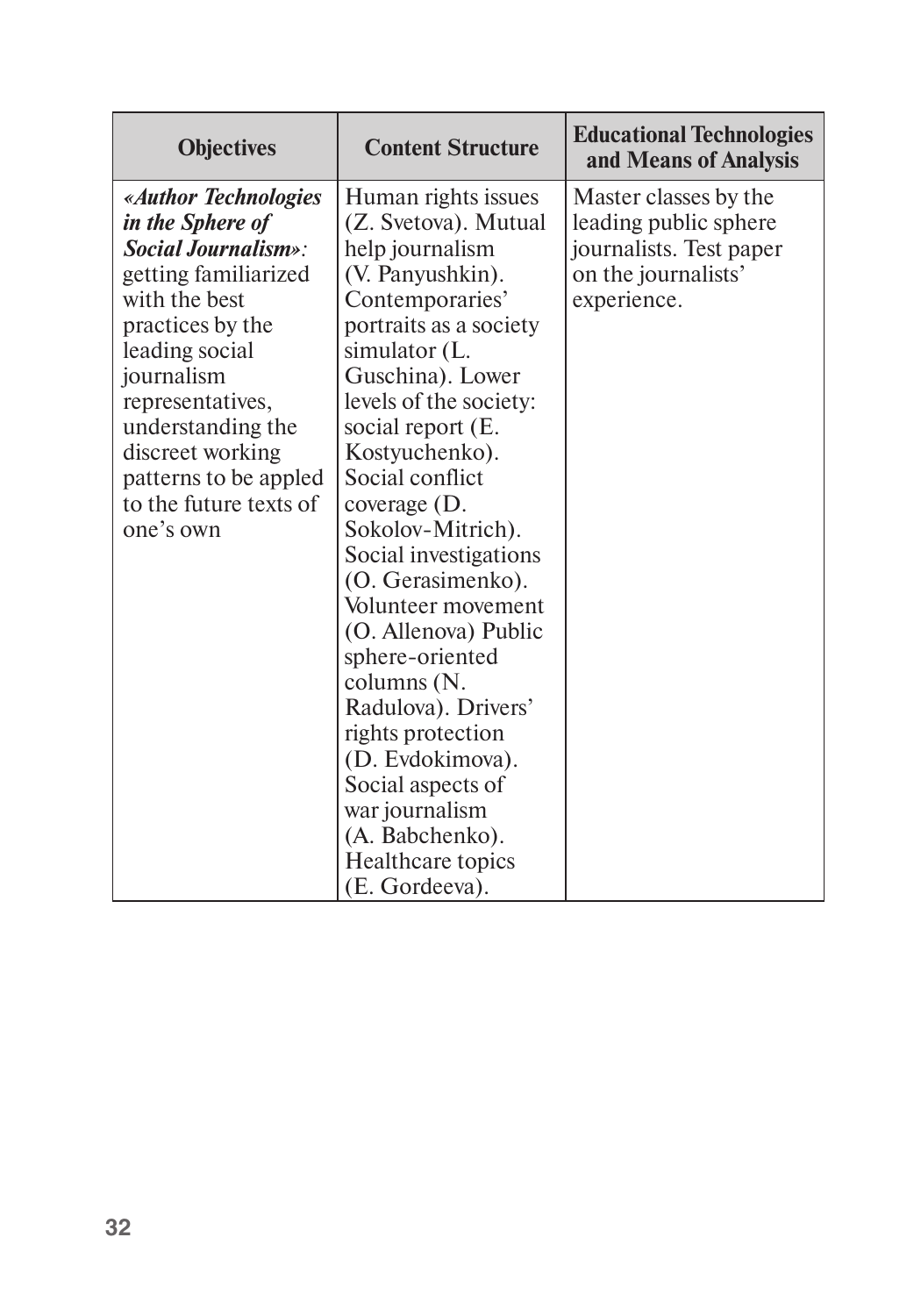| <b>Objectives</b>                                                                                                                                                                                                                                                                  | <b>Content Structure</b>                                                                                                                                                                                                                 | <b>Educational Technologies</b><br>and Means of Analysis                                                                                               |
|------------------------------------------------------------------------------------------------------------------------------------------------------------------------------------------------------------------------------------------------------------------------------------|------------------------------------------------------------------------------------------------------------------------------------------------------------------------------------------------------------------------------------------|--------------------------------------------------------------------------------------------------------------------------------------------------------|
| «Social Advertising»:<br>getting the basic<br>knowledge of<br>social advertising,<br>discovering the West-<br>European, American<br>and Russian social<br>ad best practices<br>and corporate<br>social responsibility<br>projects; developing<br>the creative<br>advetising skills | Social advertising<br>background in this<br>country; today's<br>social advertising<br>in Russia; social<br>advertising as a<br>means of corporate<br>social responsibility;<br>legal and ethical<br>regulations in social<br>advertising | Lectures; an advertising<br>project development.<br>Test paper on the project<br>outcome                                                               |
| «Social Engineering<br>in the Mass Media»:<br>acquiring the<br>basic knowledge<br>and the essential<br>information on social<br>engineering; getting<br>to know the non-<br>profit organizations<br>expertise; discovering<br>the PR methods<br>of civic initiative<br>promotion   | Social <i>PR</i> . Social<br>engineering in the<br>third sector; volunteer<br>projects with the non-<br>profit organizations<br>and Mass Media;<br>social engineering in<br>creative journalism;<br>social projects in<br>action         | Lectures; excursions;<br>expert analysis; group<br>project participation.<br>Exam essay paper on a<br>non-profit organization,<br>project presentation |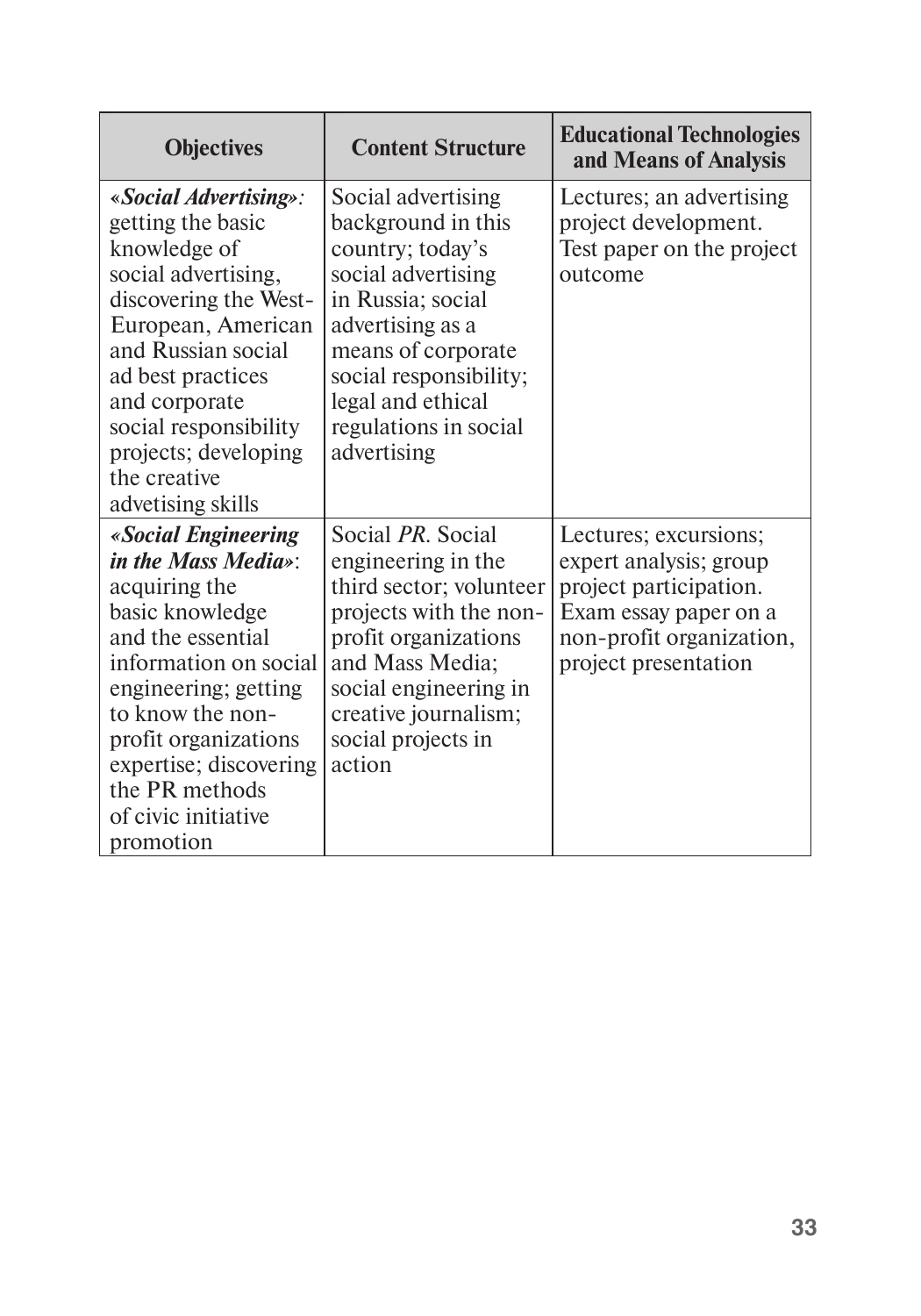*Diagram 1* **Most urgent public sphere problems as viewed by MSU students**



*Diagram 2* 

**Public sphere problems to be covered first** 

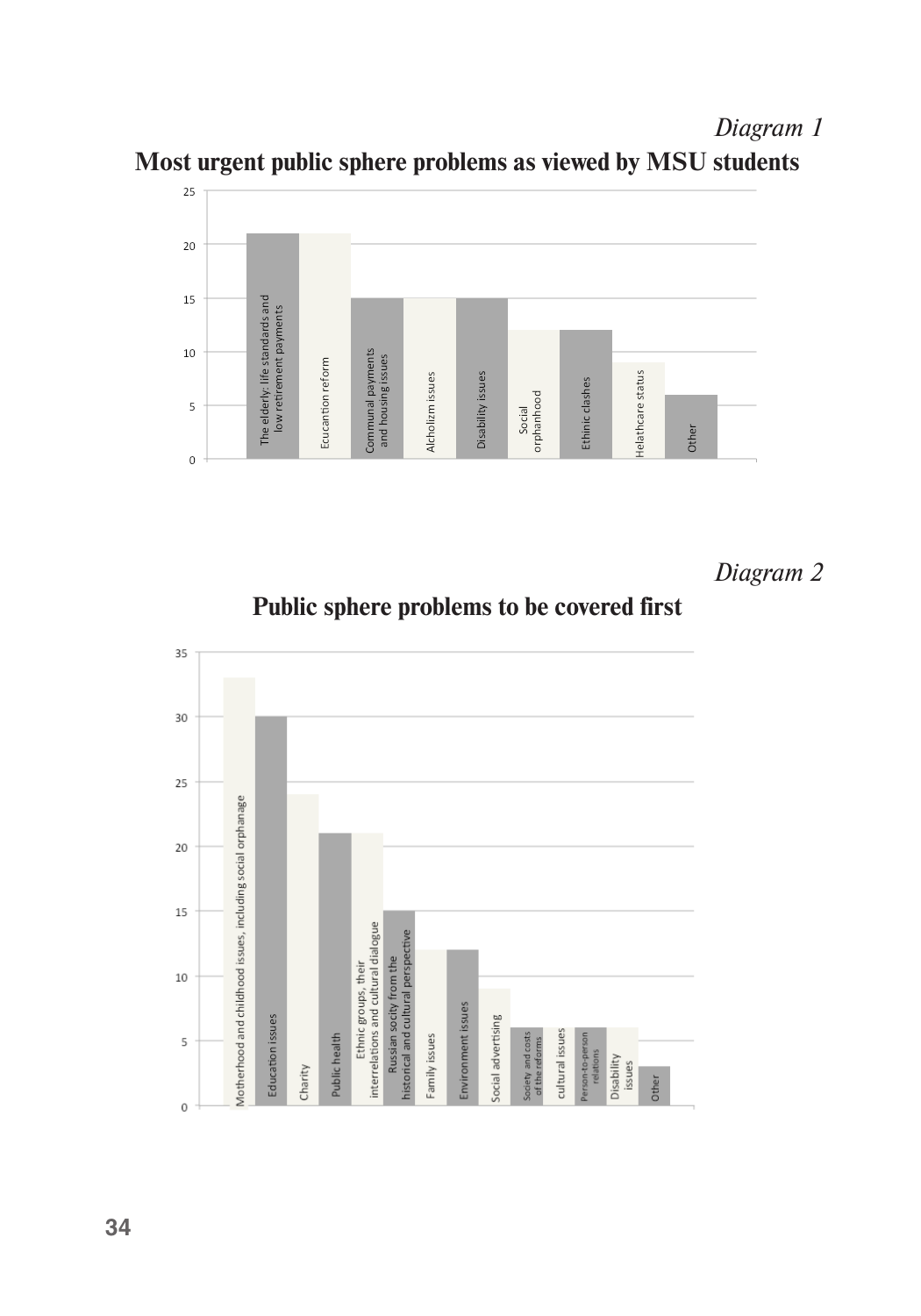### **References**

DZYALOSHINSKIY, I. M. (2012). *Mediaprostranstvo Rossii: probuzhdenie Solyarisa* [Russian Media Space: The Awakening of Solaris]. Moscow: APK i PPRO.

DZYALOSHINSKIY, I. M. (2013). *Mediaprostranstvo Rossii: kommunikatsionnye strategii sotsial'nykh institutov* [Russian Media Space: Communication Strategies of Social Institutions]. Moscow: APK i PPRO.

ERSHOV, YU. M. (2012). *Televidenie regionov v poiske modeley razvitiya* [Television Regions in Search of Development Models]. Moscow: Moscow State University.

FOMICHEVA, I. D*.* (2012). *Sotsiologiya SMI* [Media Sociology]. Moscow: Aspect Press.

FROLOVA, T. I. (ed.). (2005). *Sotsial'naya zhurnalistika: professiya i pozitsiya* [Social Journalism: The Profession and Position]. Moscow: ASI.

FROLOVA, T. I. (2014). *Gumanitarnaya povestka rossiyskikh SMI. Zhurnalistika, chelovek, obshchestvo* [Humanitarian Agenda Russian Media. Journalism, Person, Society]. Moscow: MediaMir.

GATOV, V. (n.d.). Journalists are Absolute Amateurs. [Online]. Accessed from [http://theoryandpractice.ru/posts/1418-media](http://theoryandpractice.ru/posts/1418-media-analitik-vasiliy-gatov-zhurnalisty--eto-absolyutnye-diletanty)[analitik-vasiliy-gatov-zhurnalisty--eto-absolyutnye-diletanty](http://theoryandpractice.ru/posts/1418-media-analitik-vasiliy-gatov-zhurnalisty--eto-absolyutnye-diletanty)

GOROKHOV, V. M., GRINBERG, T. E. (2003). Gumanizatsiya massovykh informatsionnykh protsessov v ramkakh otkrytogo obshchestva [Humanization of Mass Information Processes in the Framework of an Open Society]. *Vestnik Moskovskogo Universiteta. Seriya 10. Zhurnalistika.* 1. pp. 22–27.

HABERMAS, J. (2000) *Moral'noe soznanie i kommunikativnoe deystvie* [Moral Consciousness and Communicative Action]. St. Petersburg: Nauka.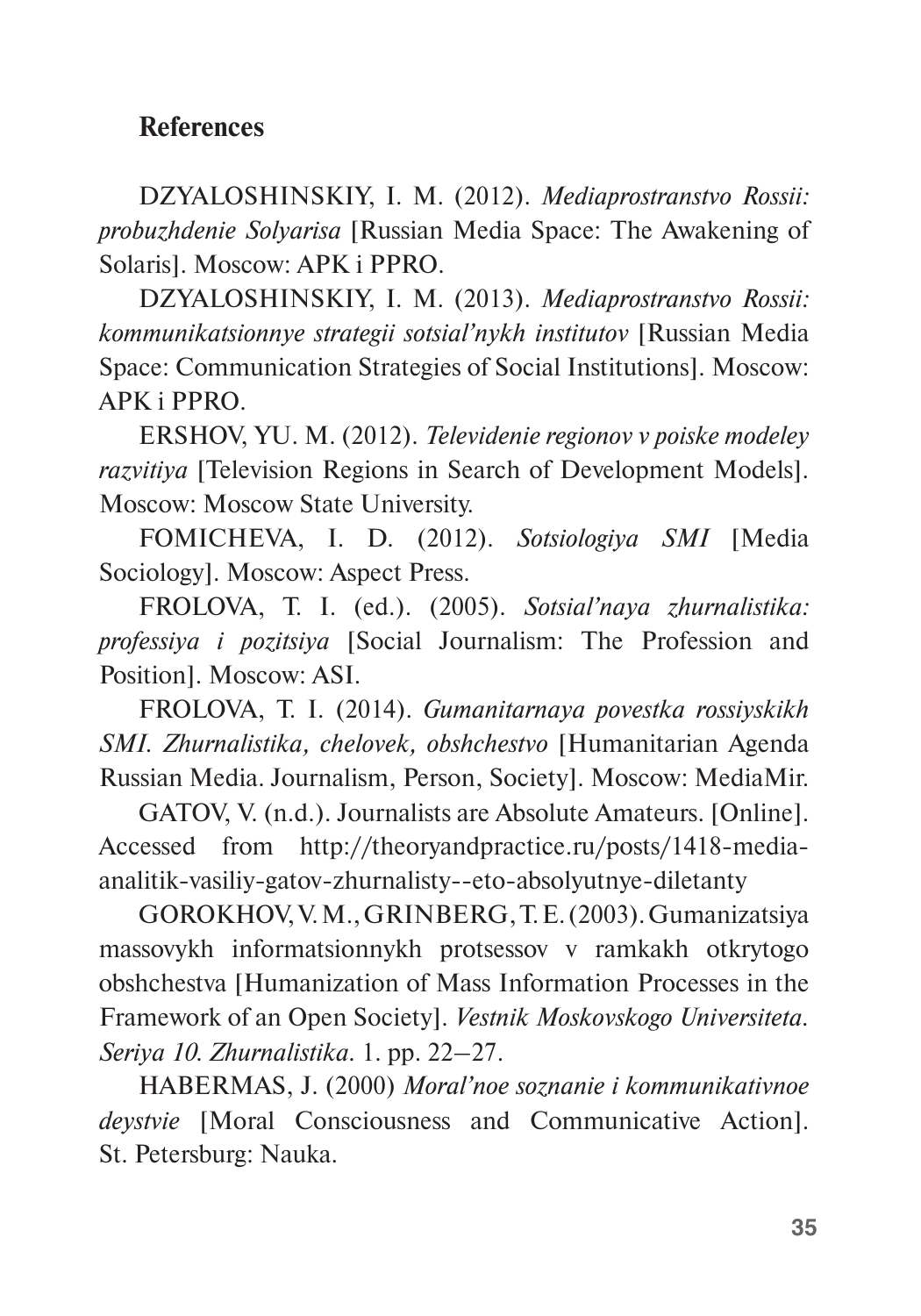IVANITSKIY, V. L. (2010). *Modernizatsiya zhurnalistiki: metodologicheskiy etyud* [Modernization of Journalism: A Methodological Study]. Moscow: Moscow State University.

KORKONOSENKO, S. G. (2010). *Teoriya zhurnalistiki: modelirovanie i primenenie* [Journalism Theory: Modeling and Application]. Moscow: Logos.

KORKONOSENKO, S. G. (2012). Zhurnalistika – dostoyanie i tsennost' obshchestva [Journalism – Property and the Value of the Company]. In: Sidorov V. A. (ed.). *Zhurnalistika. Obshchestvo. Tsennosti.* St. Petersburg: Petropolis. pp. 234–248.

LAZUTINA, G. V. (ed.) (2013). *Massmedia i tsennostnye otnosheniya obshchestva* [Media Relations and Values of Society]. Moscow: MediaMir.

LAZUTINA, G. V. (ed.) (2011). *Sovremennoe zhurnalistskoe obrazovanie: kompetentnostnyy podkhod* [Modern Journalism Education: Competence Approach]. Moscow: MediaMir.

LUKINA, M. M., VARTANOVA, E. L., FOLTS, A. O., KRUGLOVA, L. A., SMIRNOVA, O. V., FOMITCHEVA, I. D. (2010). Internet-SMI: teoriya i praktika [Internet Media: Theory and Practice]. Moscow.

MCQUAIL, D. (2013). *Zhurnalistika i obshchestvo* [Journalism and Society]. Moscow: MediaMir.

MANSUROVA, V. D. (2002). *Zhurnalistskaya kartina mira kak faktor sotsial'noy determinatsii* [Journalistic Picture of the World as a Factor of Social Determination]. Barnaul: Altay State University.

MISONZHNIKOV, B. YA., TEPLYASHINA, A. N. (2014). *Zhurnalistika. Vvedenie v professiyu* [Journalism. Introduction to the Profession]. St. Petersburg: Piter.

OLESHKO, V. F. (2003). *Zhurnalistika kak tvorchestvo* [Journalism as a Creative]. Moscow: RIP-Holding.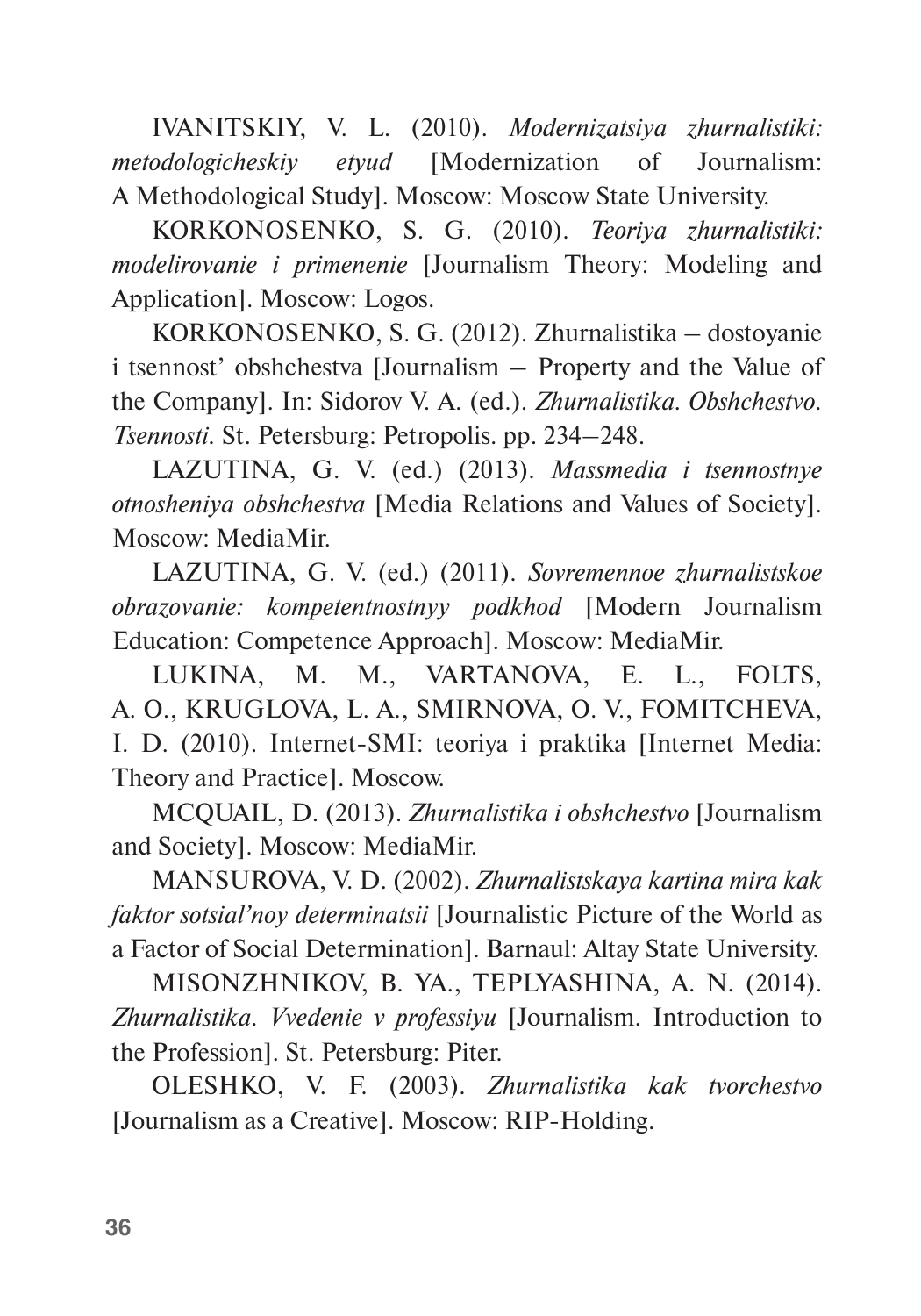SIBERT, F. S., SHRAM, N., PITERSON, T. (1998). Teoriya sotsial'noy otvetstvennosti pressy [The Theory of the Social Responsibility of the Press]. *Chetyre teorii pressy.* Moscow: National Press Institute: Vagrius Publ. pp. 112–155.

SIDOROV, V. A. (ed.) (2012). *Zhurnalistika. Obshchestvo. Tsennosti* [Journalism. Society. Values]. St. Petersburg: Petropolis.

SHAYKHITDINOVA, S. K. (2004). *Informatsionnoe obshchestvo i «situatsiya cheloveka»: Evolyutsiya fenomena otchuzhdeniya* [Information Society and the Human Situation]. Kazan: Kazan State University.

SVITICH, L. G. (2013). Zhurnalizm kak aksiologicheskiy fenomen [Journalism as an Epistemological Phenomenon]. In: Lazutina G. V. (ed.). *Mass media i tsennostnye otnosheniya obshchestva.* Moscow: MediaMir. pp. 67–77.

VARTANOVA, E. L. (2009) *Teoriya SMI: aktual'nye voprosy* [Media Theory: Topical Issues]. Moscow: MediaMir.

VARTANOVA, E. L. (2013). *Postsovetskie transformatsii rossiyskikh SMI i zhurnalistiki* [The Post-Soviet Transformation of the Russian Media and Journalism]. Moscow: MediaMir.

VARTANOVA, E. L. (2005). Globalizatsiya SMI i mass-media Rossii [Globalization of Mass Media in Russia] // *Vestn. Mosk. unta.* Ser. 10. Zhurnalistika. 4. pp. 9-24.

VARTANOVA, E. L. (2009). Faktory modernizatsii rossiiskikh SMI i problem sotsialnoi otvetstvennosti [Factors of Modernization of Russian Mass Media and the Problem of Social Responsibility] // *Mediascope*. 1.

ZHILAVSKAYA, I. V. (2013). *Mediaobrazovanie molodezhi* [Youth Media Education]. Moscow: RITs MGGU im. M. A. Sholokhova.

*Zhurnalistika v 2008 godu: obshchestvennaya povestka dnya i kommunikativnye praktiki SMI* [Journalism in 2008: the Public